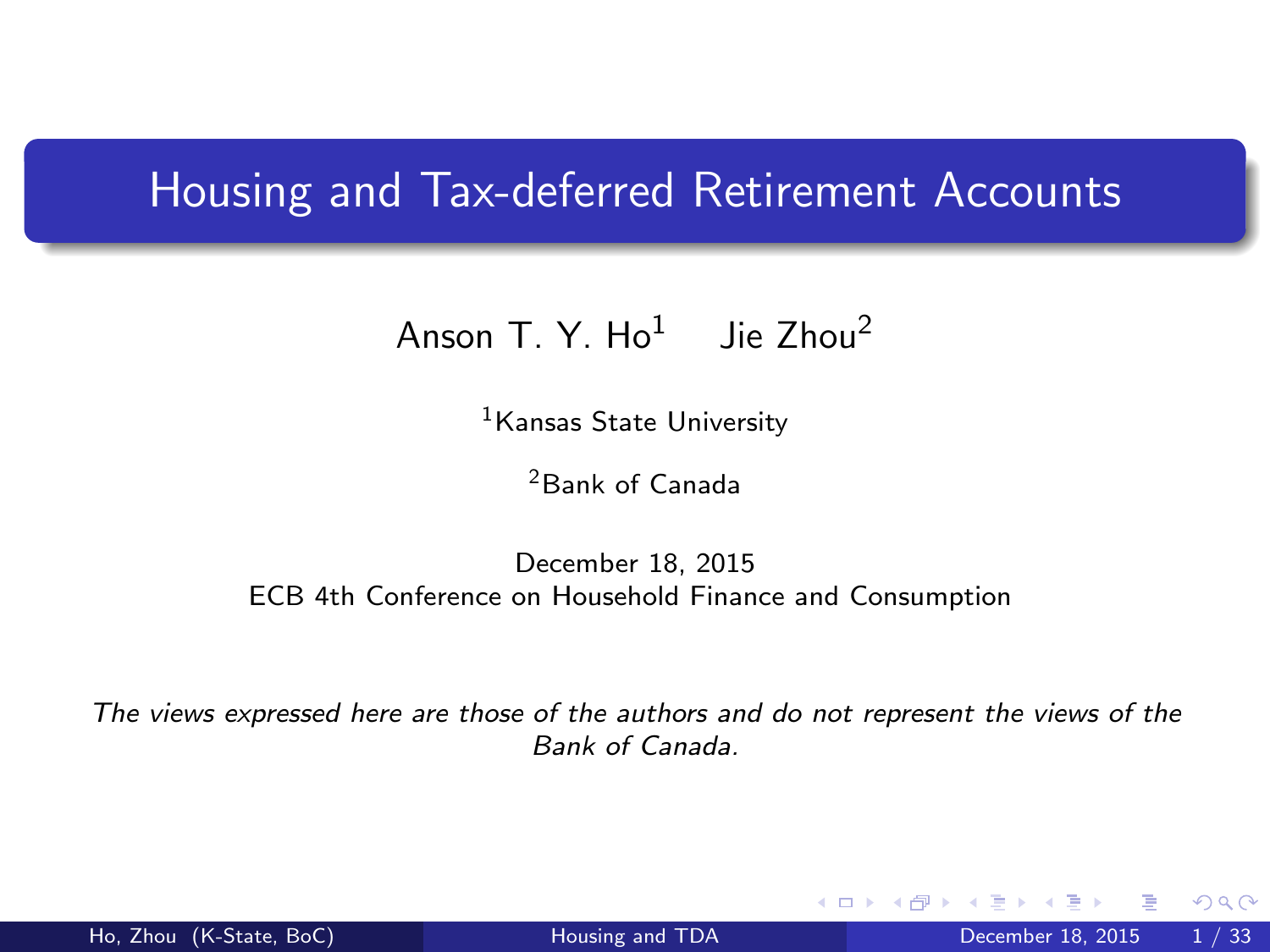- Assets in tax-deferred accounts (TDA) and housing are two major components of household portfolios
- Common types of TDA in the U.S.: defined contribution (DC) pension plans (e.g., 401(k) and 403(b)) and Individual Retirement Accounts (IRA)
- Over 50% of U.S. households have TDA Assets in TDA: \$8.6T (\$11.9T) in 2007 (2013)
- Home ownership in the U.S.:  $68\%$  (65%) in 2007 (2013)
- Housing is the single most important asset for a typical household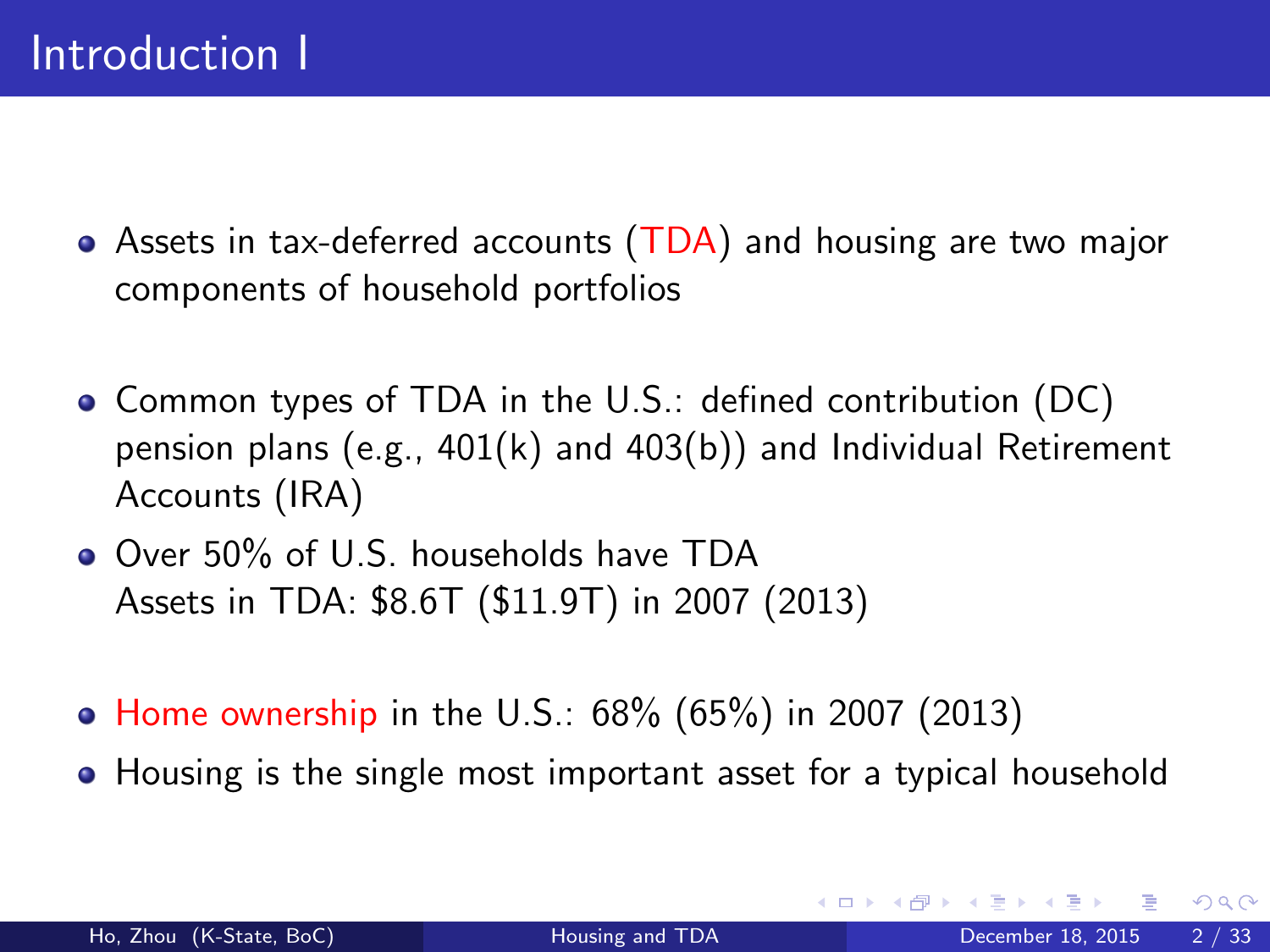- **a** Tax henefits of TDA
	- Contributions to TDA are income tax deductible
	- Investment income earned in TDA is tax exempt
	- Subsequent asset withdrawals are taxed as ordinary income
- However, early withdrawals of TDA assets subject to a 10% penalty
- **•** Preferential tax treatments on home ownership:
	- Mortgage interest and property tax are income tax deductible in U.S.
	- Untaxed capital gains (up to a limit) from housing
	- Untaxed service flow from owners-occupied housing
- But buying and selling a house involves high transaction costs and there are down payment constraints in mortgage market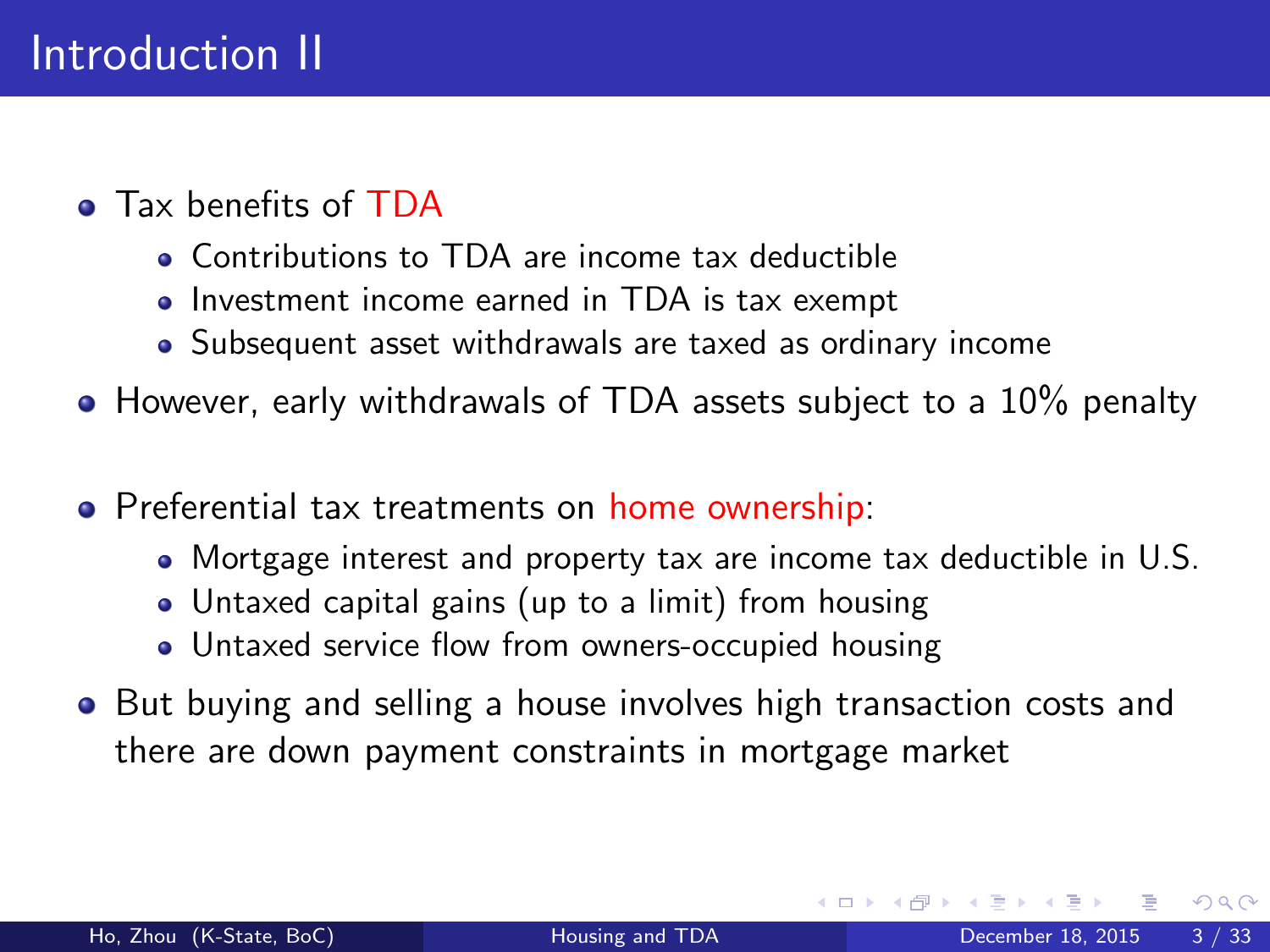# Stylized Facts: Survey of Consumer Finances (SCF) I

Figure : Home ownership for DC participants: average in 2001–2007 SCF

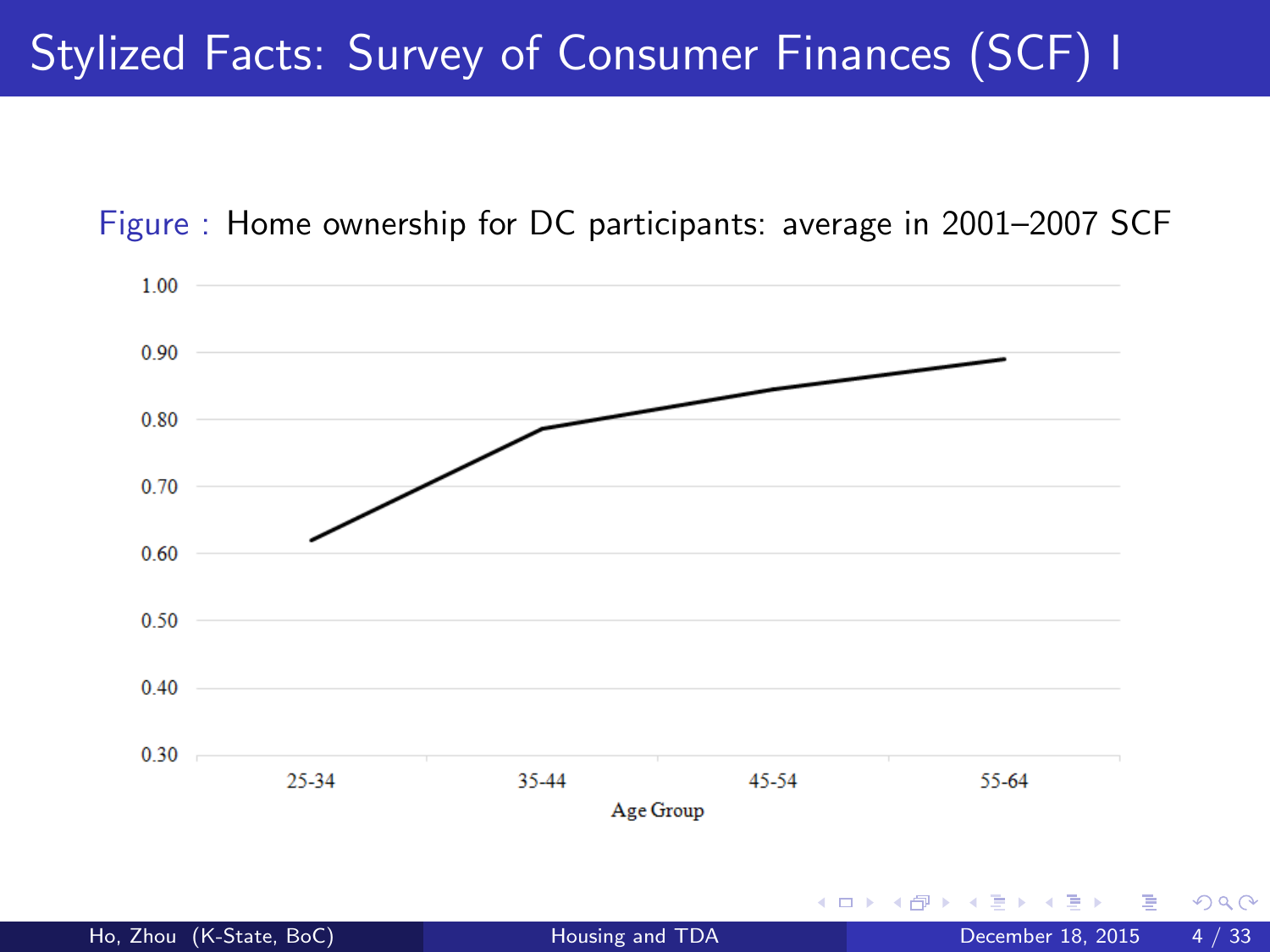# Stylized Facts: Survey of Consumer Finances (SCF) II





4 D F

 $QQ$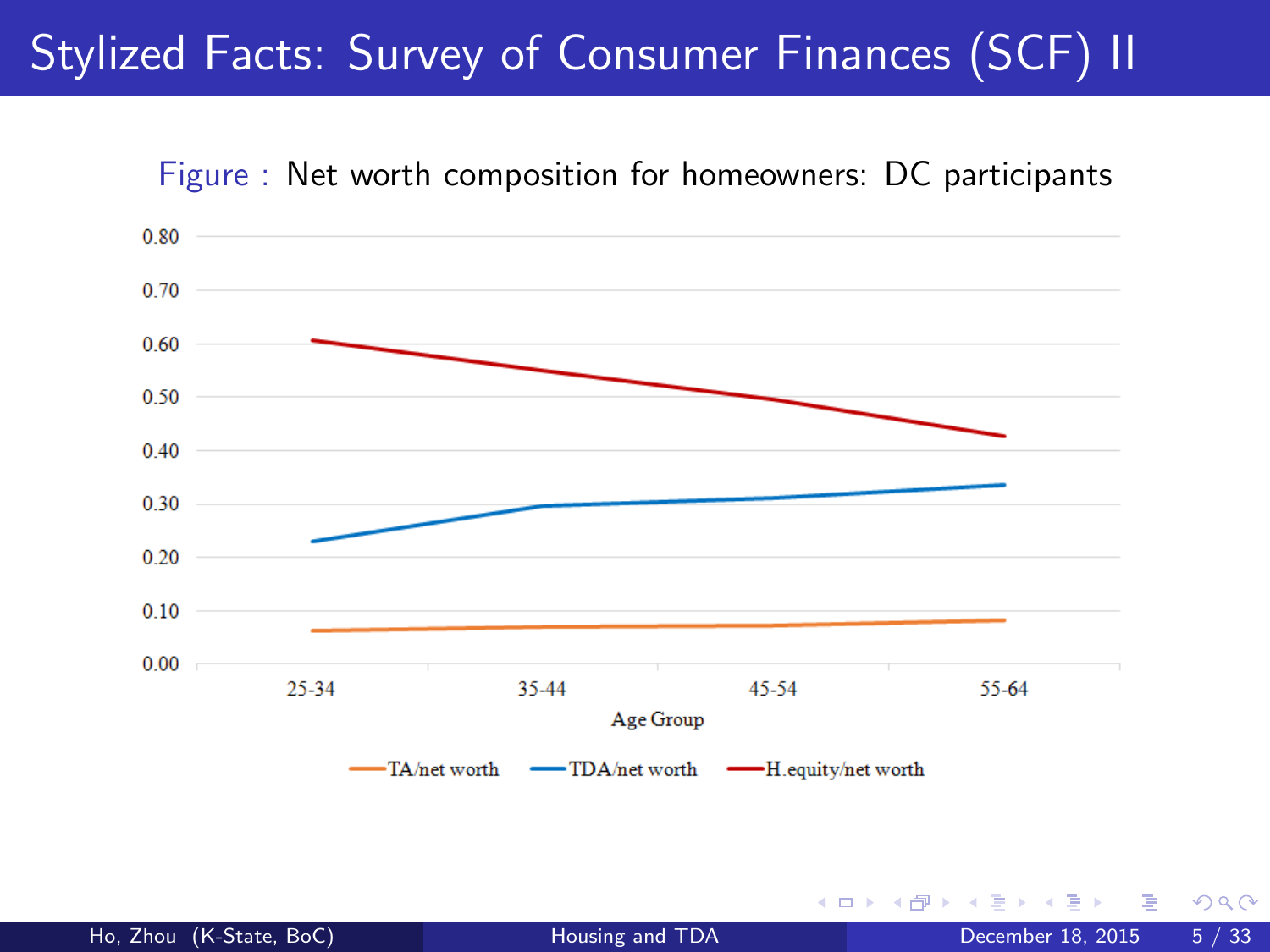### **•** Questions

- Does households' use of TDA affect their housing decisions, or vice versa?
- How do TDA policies and housing-related factors, such as minimum down payment requirement and mortgage interest deductibility, affect the life-cycle patterns of net worth composition?
- Model
	- Study the joint decisions of housing choice and households' use of TDA
	- Evaluate household behavior in counterfactual experiments on TDA-related policies and housing-related factors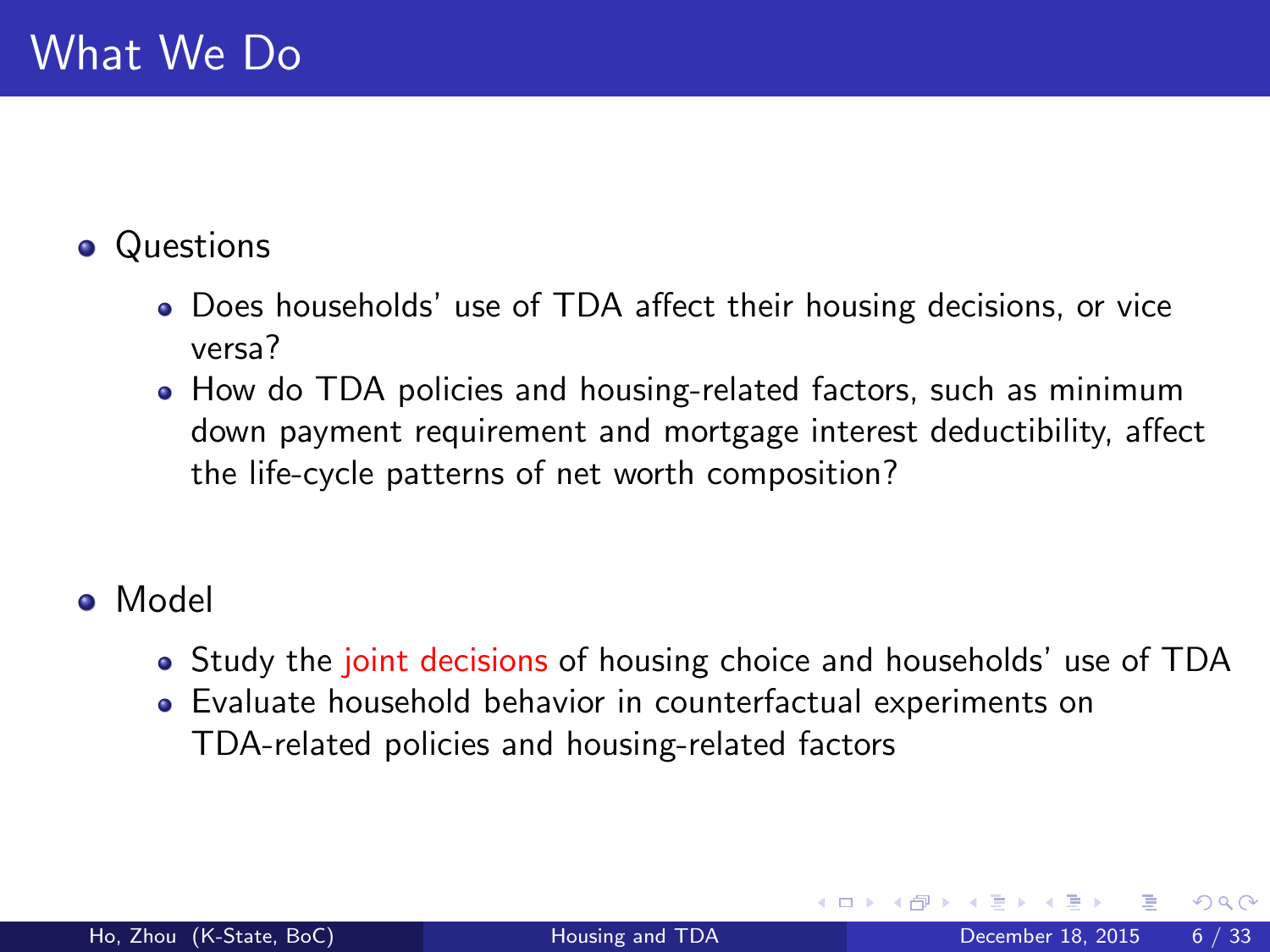#### • TDA promotes home ownership

- In the presence of TDA, households contribute to TDA, pay lower down payments (borrow more) and become homeowners earlier
- Further increase in TDA contribution limit: moderate increase in TDA share of net worth and TA share drops, but little impact on home ownership rate and overall wealth accumulation
- Housing-related factors affect housing decisions and savings in TA more than their use of TDA
	- When mortgage interest payments and property taxes are not income tax deductable, home ownership drops significantly, TA share ↑, and TDA share ↓
	- An increase in min. down payment ratio has a large impact on young households, but little impact on older households. Overall, home ownership ↓ and TA share ↑)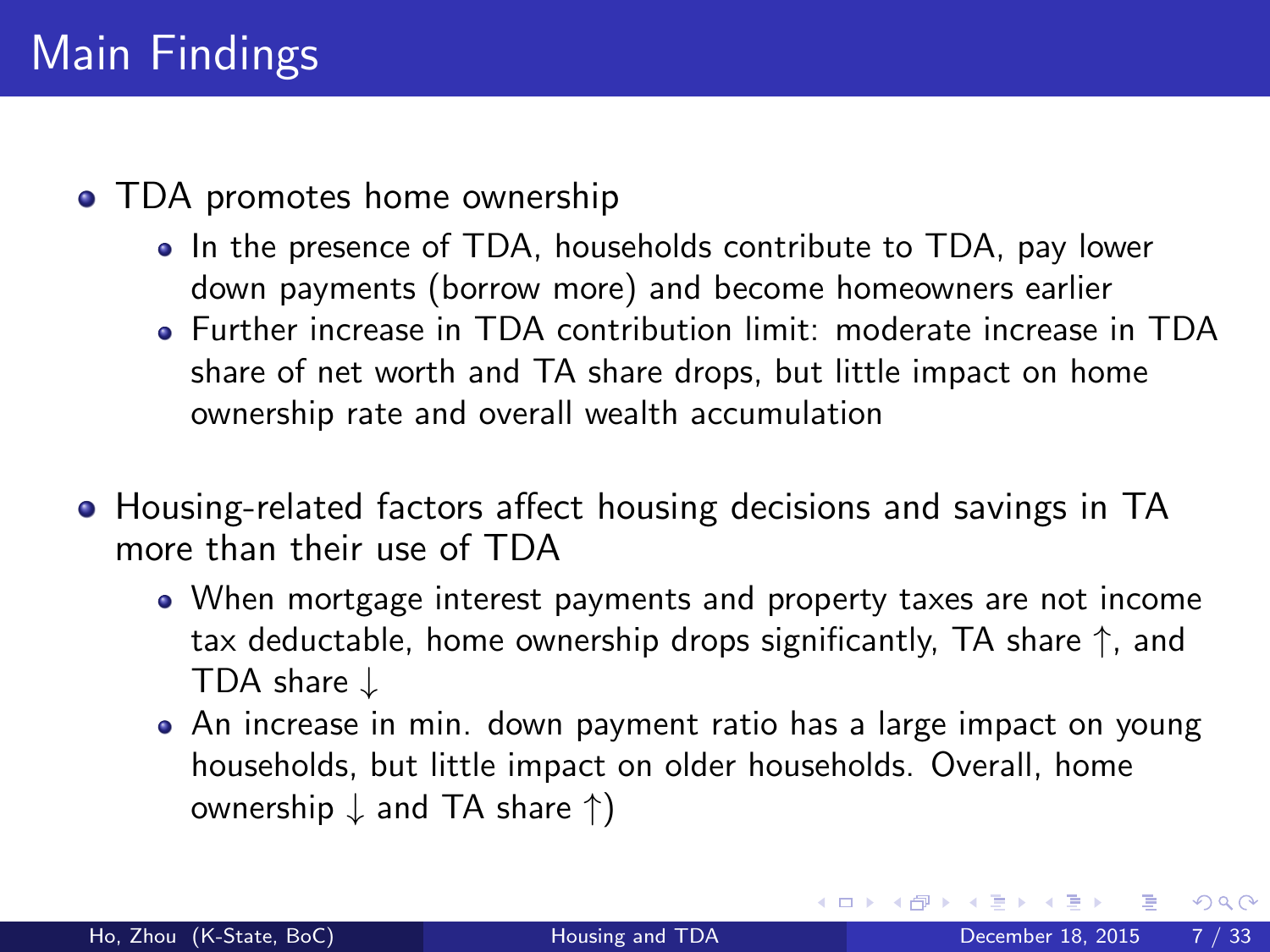## Related Literature I

- TDA literature extensively explores the influence of TDA on
	- Households' savings decisions and whether TDA creates new savings (Engen, et. al. 1996, Poterba et. al. 1996)
	- Wealth distribution (Chernozhukov and Hansen 2004)
	- Macroeconomic impact (Imrohoroglu et. al. 1998, Kitao 2010)
	- Portfolio choice between stocks and bonds (Amromin 2003, Dammon et.al. 2004, Zhou 2009 )
- Housing literature focuses on
	- Preferential tax treatments (Gervais 2002, Diaz and Luengo-Prado 2008)
	- Home ownership over life cycle and over time (Chambers et. al. 2009, Halket and Vasudev 2014)
	- Interaction between housing and non-housing consumption (Li and Yao 2007, Yang 2009)
	- Housing and macroeconomy (Iacoviello and Pavan 2013)
	- Portfolio choice between stocks and bonds in the presence of housing (Cocco 2005, Yao and Zhang 2005)

 $\Omega$ 

( ロ ) ( 何 ) ( ヨ ) ( ヨ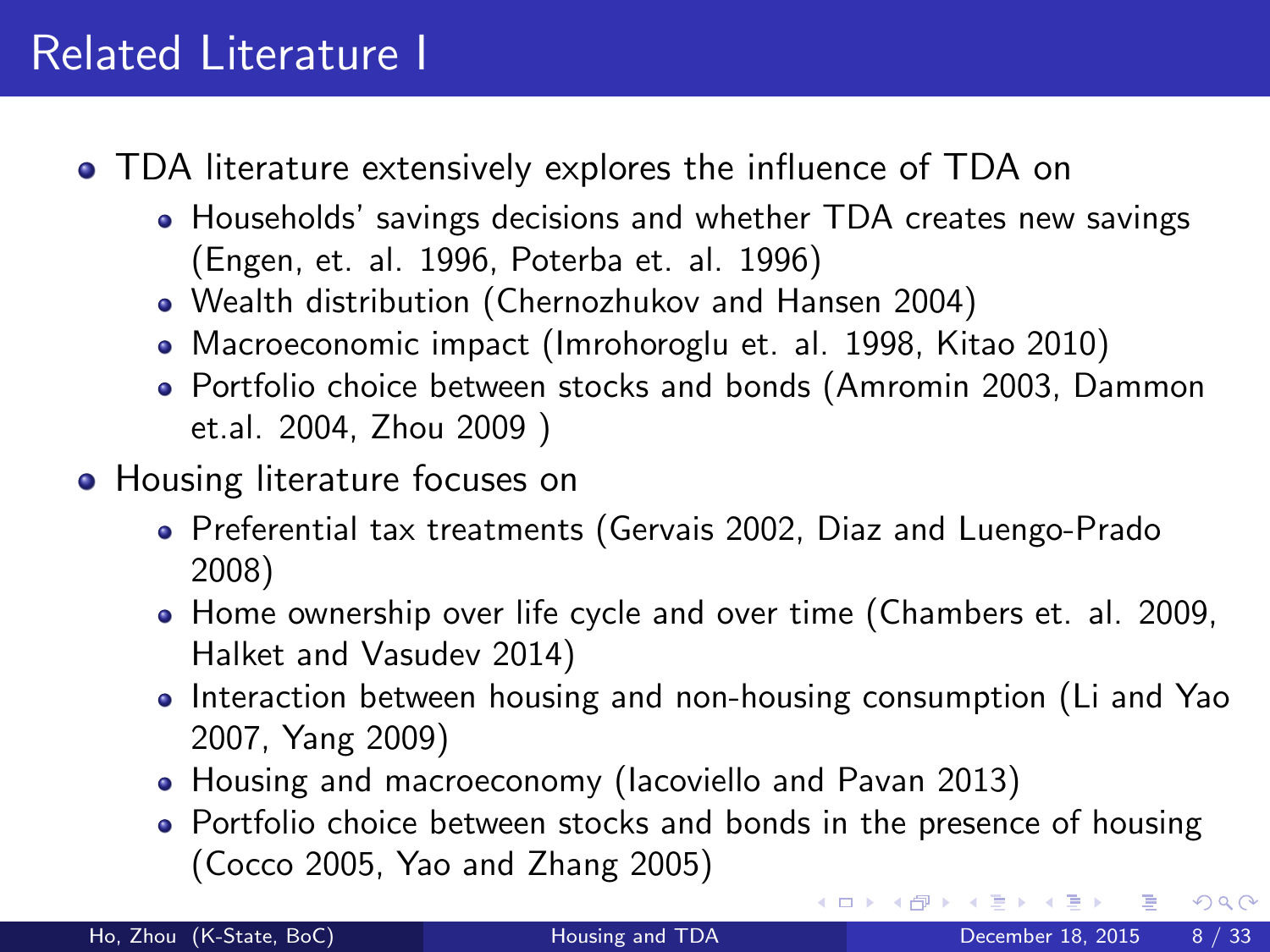## Related Literature II

- Existing literature treats housing and TDA separately
- Two papers that study both
	- Amromin, Huang, and Sialm (2007): mortgage prepayment vs. TDA contribution
	- Marekwica, Schaefer, and Sebastian (2013): asset allocation between stocks and bonds
- We show that the interaction between housing and TDA is important
- Our results also suggest an explanation to findings that holdings in  $401(k)$  plans for a substantial share of U.S. households remained low (Munnell 2012, Poterba 2014)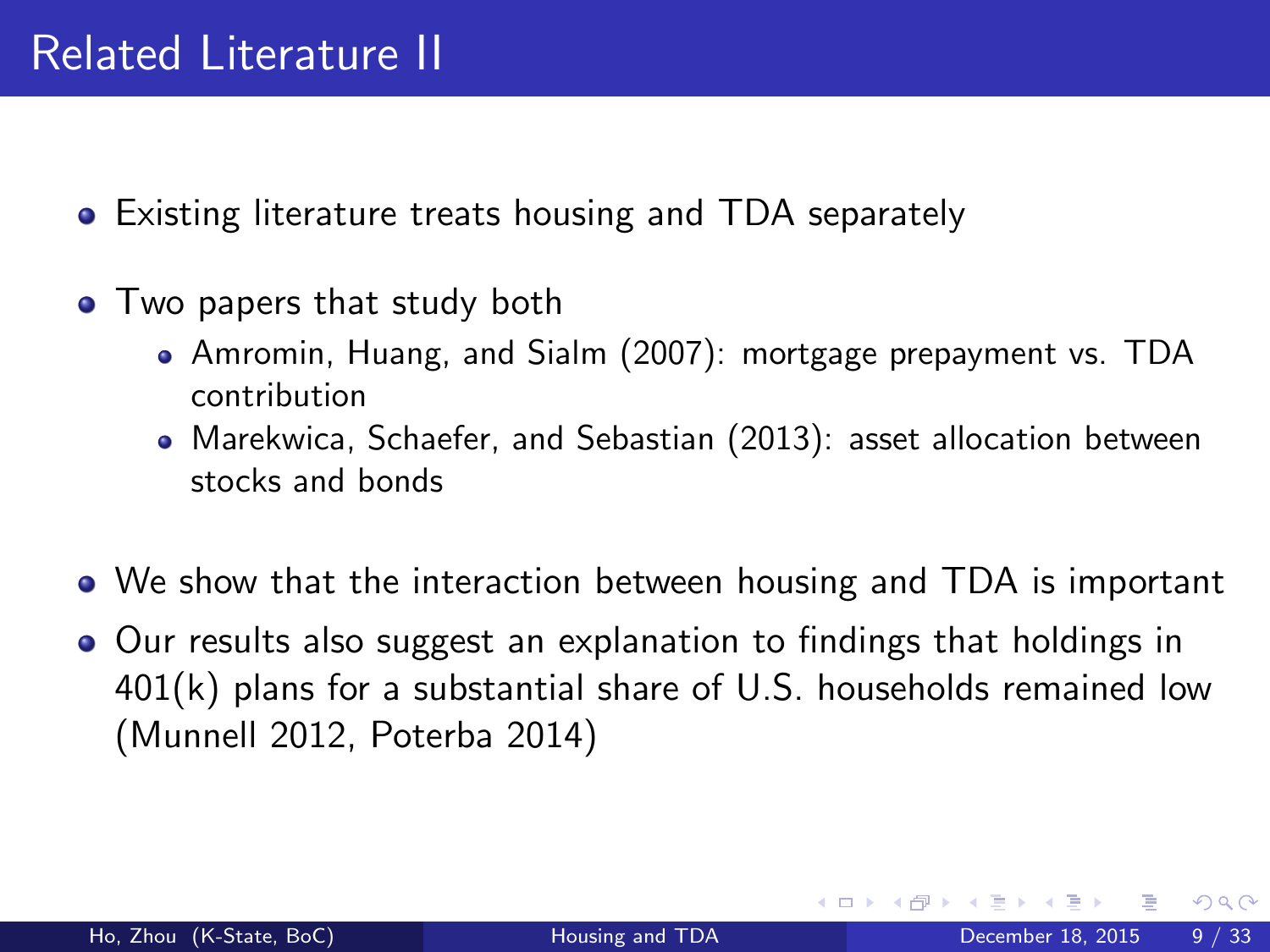- Discrete time life-cycle model with income shock
- Households have access to both TA and TDA
- Long-term mortgage arrangement
- Social security system and progressive income tax system that mimics the U.S. tax codes
- Households make decisions on:

(1) housing tenure choice, (2) house size, (3) down payment, (4) TDA contribution and (5) consumption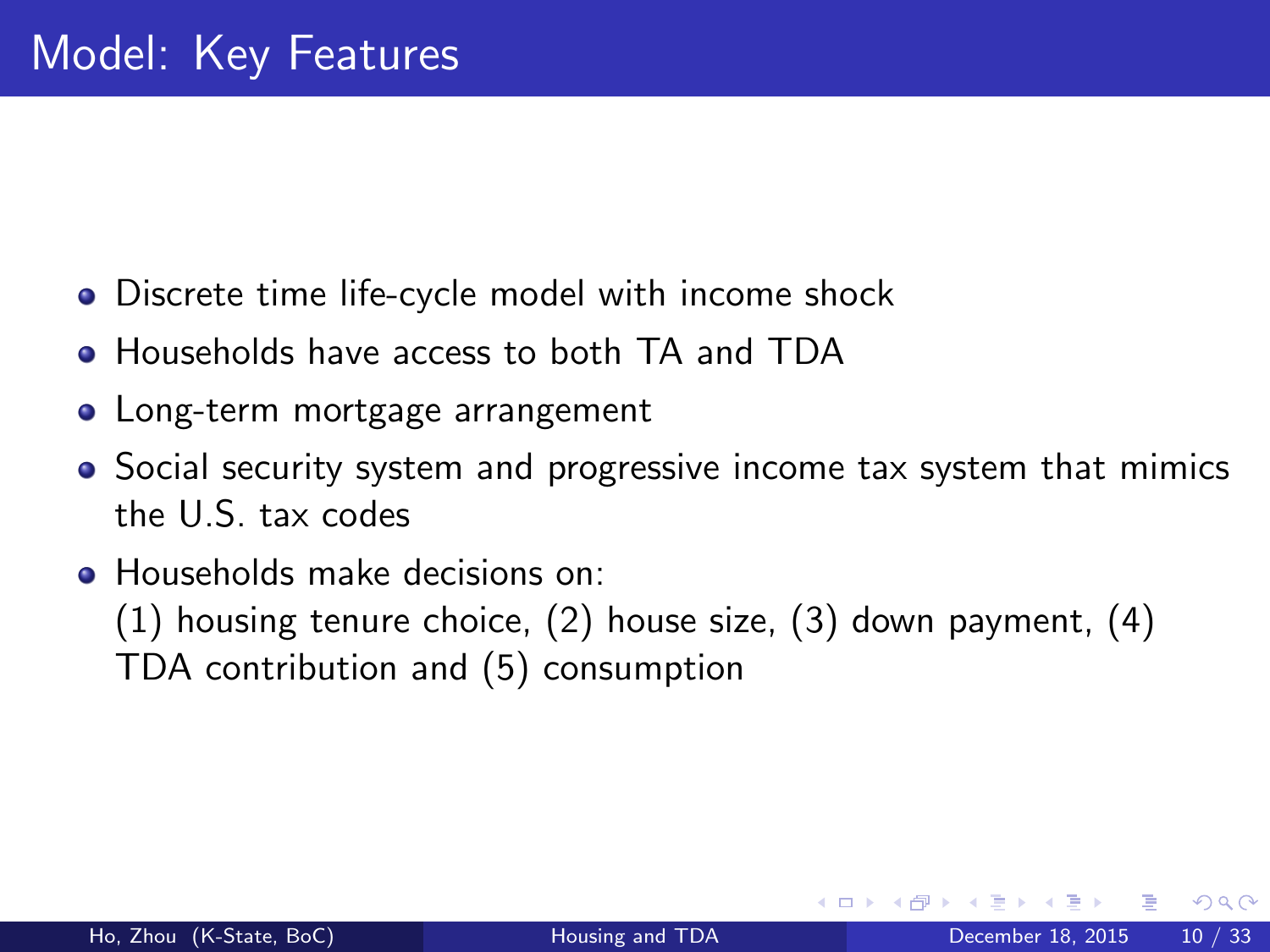## Preferences

- Stochastic lifetime and at most live for J periods
	- $s_j$ : conditional survival probability in period  $j$
- Households' preferences are represented by

$$
u(c_j, h_j) = \frac{\left(c_j^{1-\omega}h_j^{\omega}\right)^{1-\gamma}}{1-\gamma}
$$
 (1)

- *γ*: relative risk aversion *ω*: preference for housing
- $\bullet$  Let  $W_i$  be the estate when a household dies in period j. Households also derive utility from leaving estate:

$$
u(W_j) = \frac{(W_j)^{1-\gamma}}{1-\gamma}
$$
 (2)

つひひ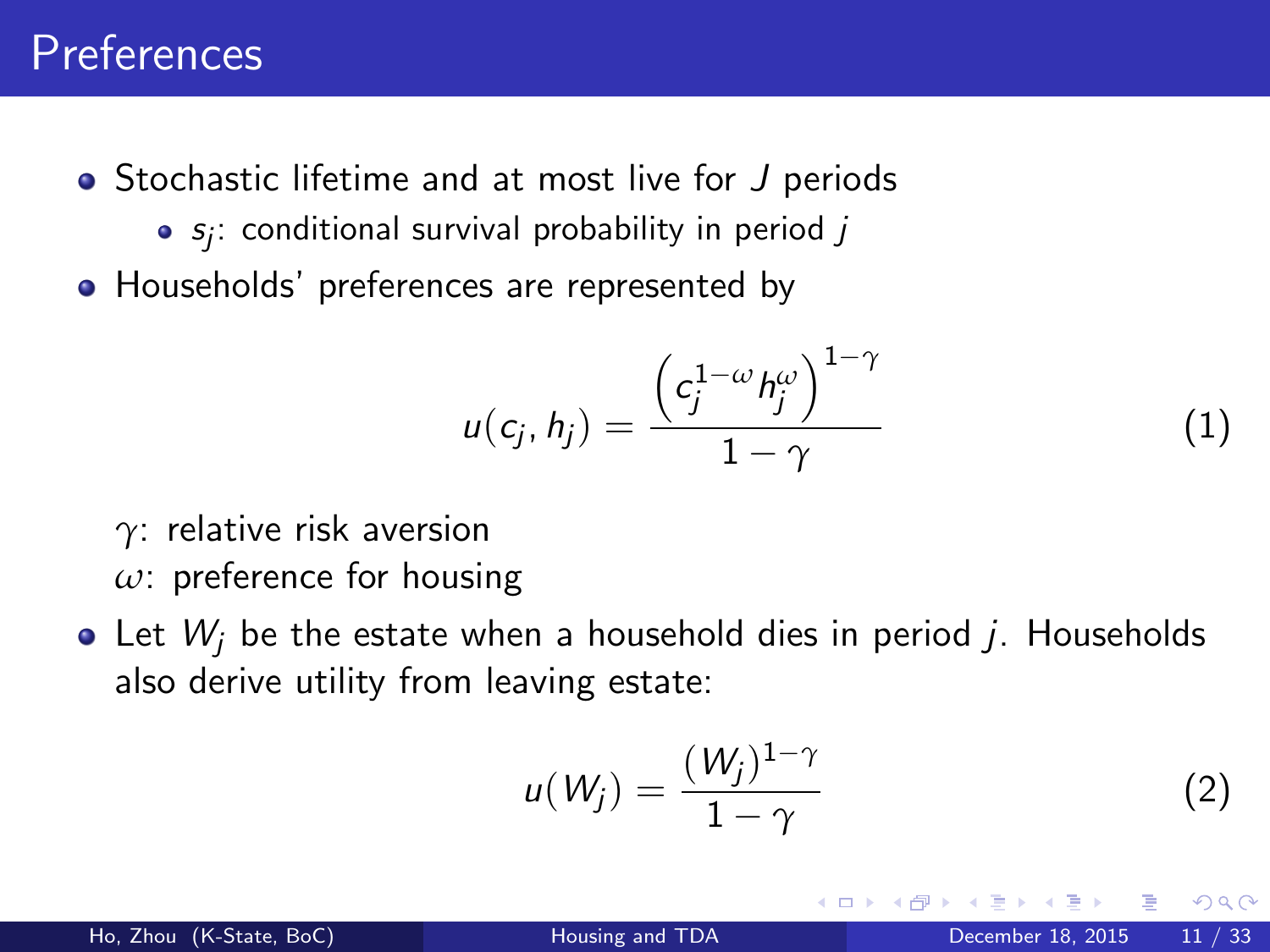- Households supply labor inelastically to work in first R periods of life
- Household *i* at age *j* receives stochastic labor income  $Y_{ii}$  such that

$$
\ln(Y_{ij}) = y_{ij} = f_{ij} + \eta_j + \varepsilon_{ij}
$$
 (3)

- $f_{ii}$ : the deterministic hump-shape age earnings profile *η*j : aggregate shock among all households  $\varepsilon_{ii}$ : idiosyncratic persistent shock
- **•** Both  $\eta_i$  and  $\varepsilon_{ii}$  follow AR(1) processes

$$
\eta_{j+1} = \rho_{\eta} \eta_j + \xi_{j+1}^{\eta}, \text{ with i.i.d. } \xi_j^{\eta} \sim N(0, \sigma_{\eta}^2) \tag{4}
$$
  

$$
\varepsilon_{ij+1} = \rho_{\varepsilon} \varepsilon_{ij} + \xi_{j+1}^{\varepsilon}, \text{ with i.i.d. } \xi_j^{\varepsilon} \sim N(0, \sigma_{\varepsilon}^2) \tag{5}
$$

Aggregate shock and idiosyncratic shock are uncorrelated

 $QQQ$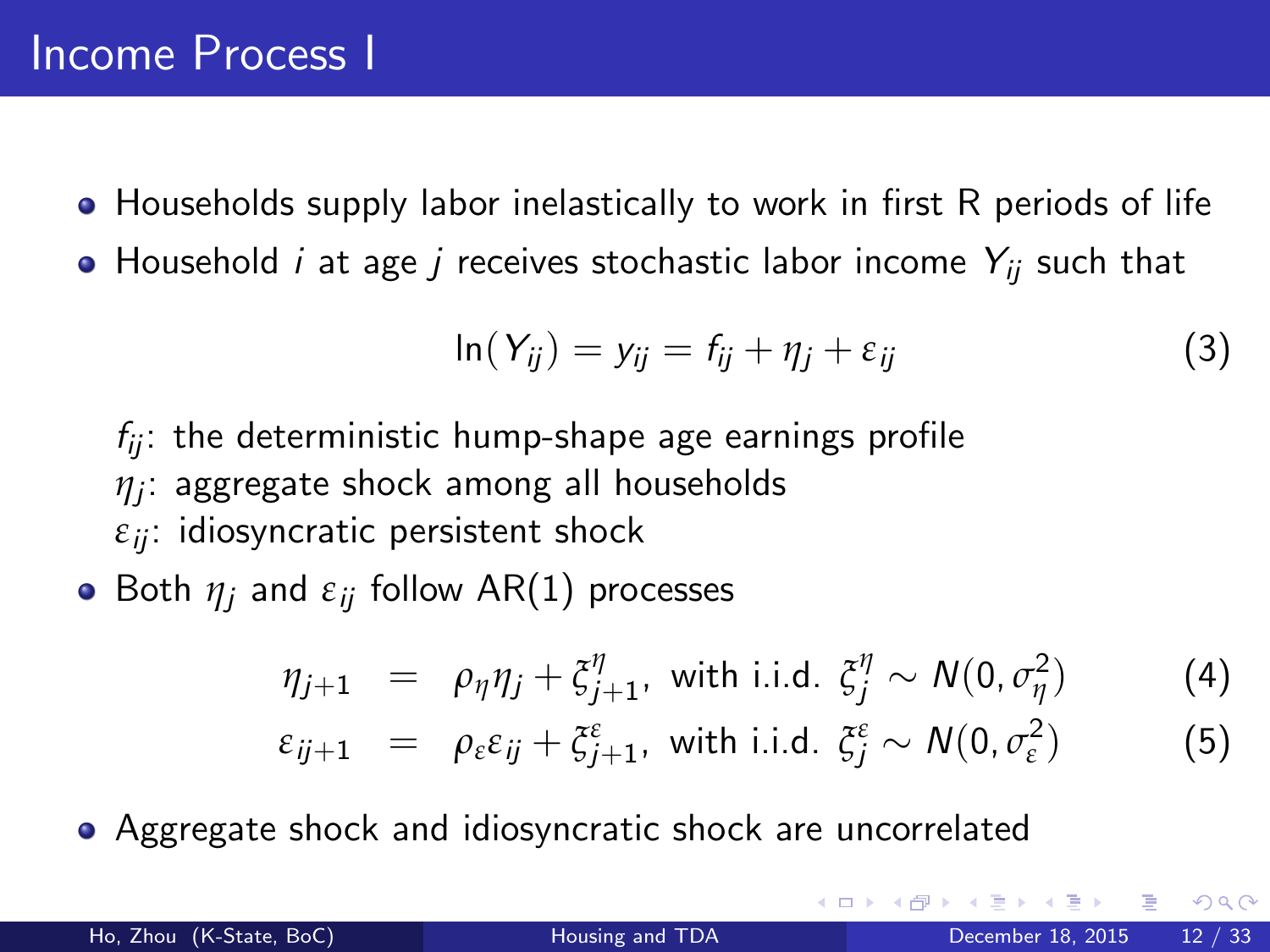- After R working periods, households retire and receive retirement income
- **•** Retirement income is modeled as

$$
y_{ij} = \log(\lambda) + f_{iR} + \varepsilon_{iR} \tag{6}
$$

where  $\lambda$  is a constant fraction, which differs by education group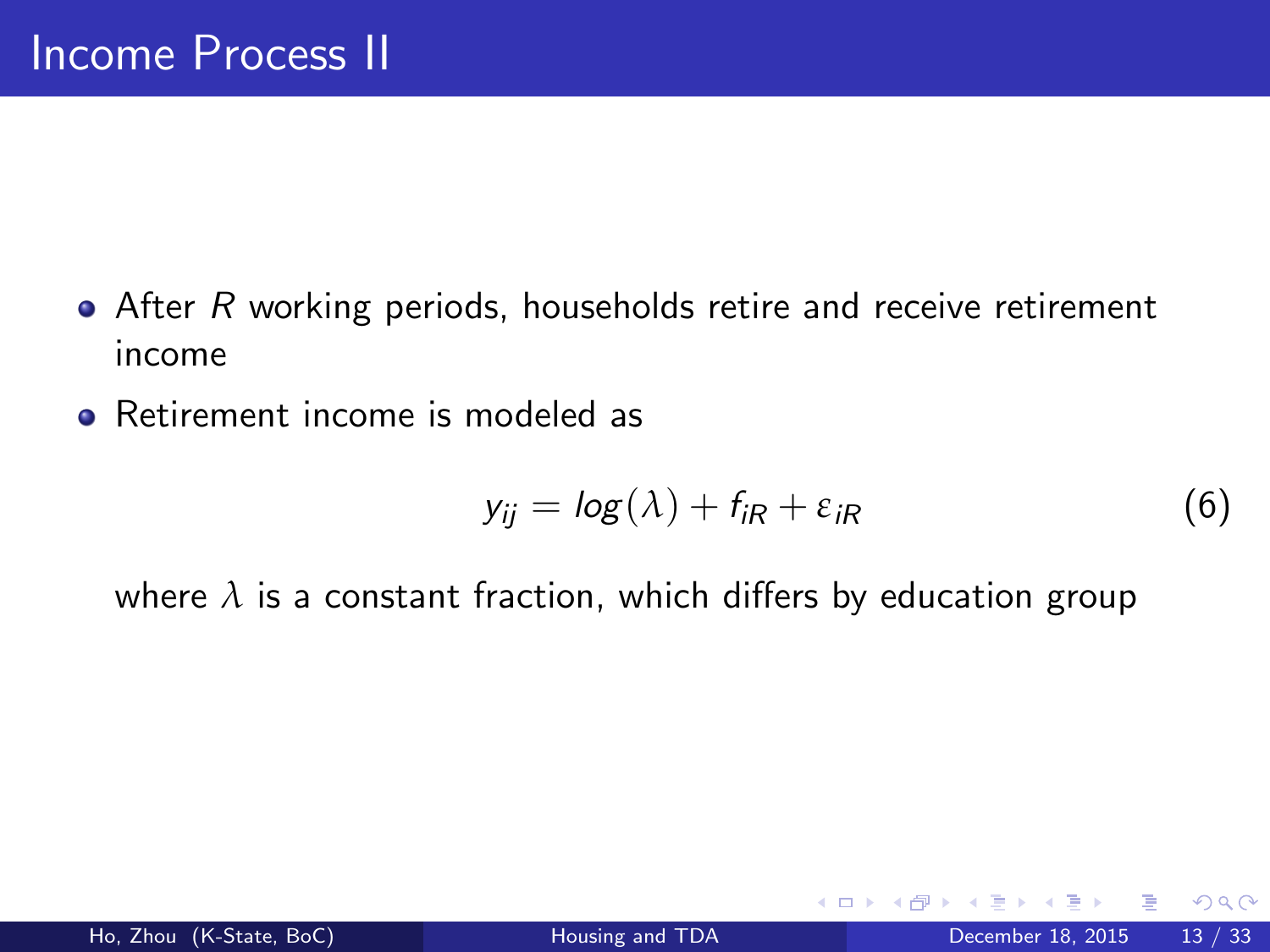- As in Cocco (2005), there is a constant house price growth  $(g)$  and house price shocks perfectly correlated with aggregate income shocks
- $\bullet$  Housing services can be obtained by renting (DR=1) or owning  $(DR=0)$
- Differences in house size for rental and owner-occupied housing
- Generally rental housing are smaller units (Gervais 2002)

$$
h_j = \begin{cases} \in \{H_1, H_2, H_3\} & \text{if } DR = 1\\ \in \{H_2, H_3, H_4, H_5\} & \text{if } DR = 0 \end{cases}
$$
(7)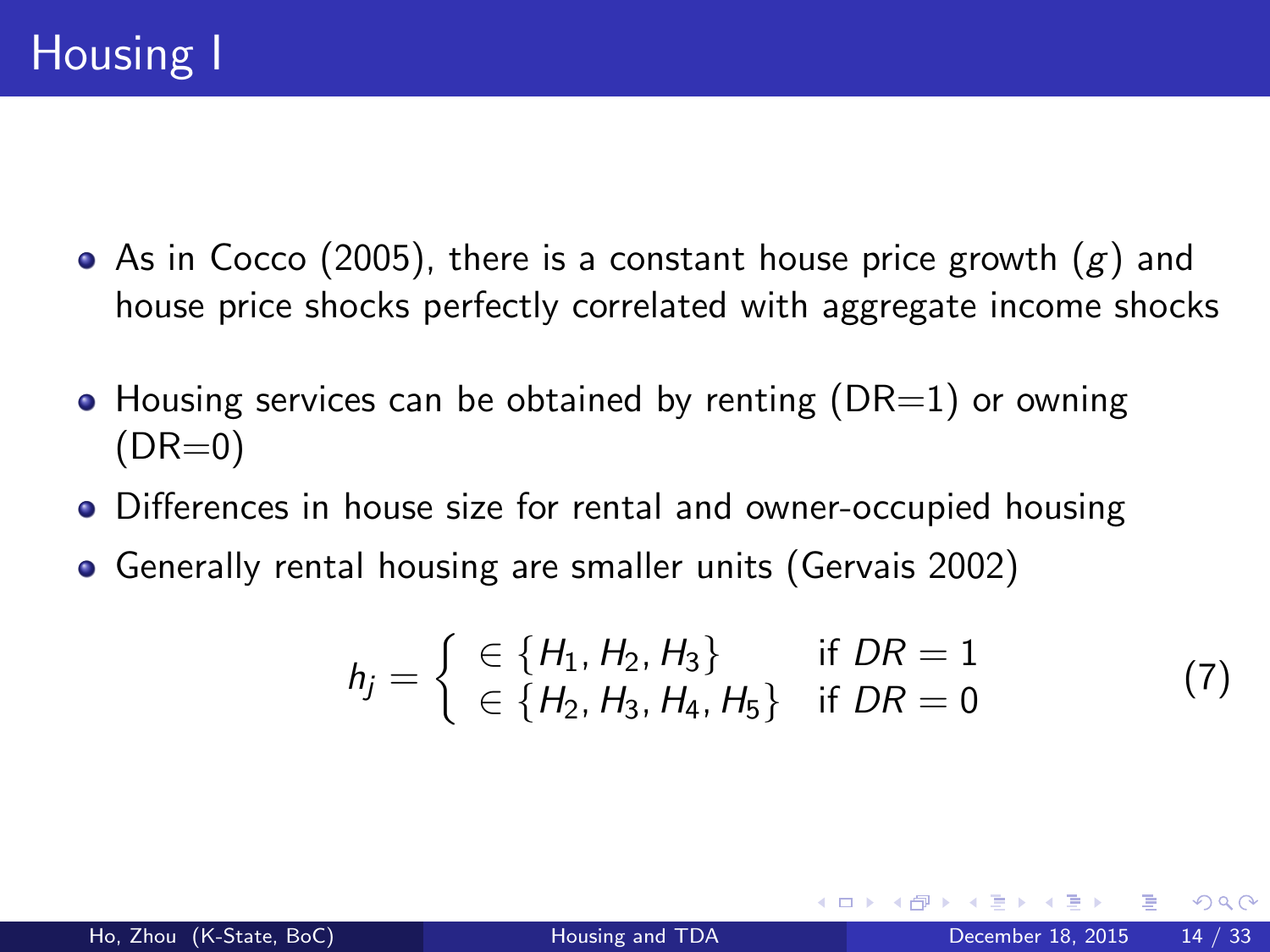# Housing II

- For  $i \leq R$ , households can choose to be a renter or an owner
- For  $j > R$ , homeowners decide whether to stay in the same house, downsize or become a renter. Renters can only rent and choose the size of the rental property
- Renters pay *φ* of the house value as rental cost per period
- Buying a house requires a long-term mortgage with fixed mortgage interest rate (we track mortgage payments)
- Households can choose their down payments

$$
\theta^D = \begin{cases} \in \{0.1, 0.2, 0.5, 0.75, 1.0\} & \text{if } j \le R \\ = 1 & \text{if } j > R \end{cases}
$$
 (8)

- Transaction costs: buyer  $(\theta^B)$  and seller  $(\theta^S)$
- Annual maintenance costs (*δ*) and property tax rate (*τ*)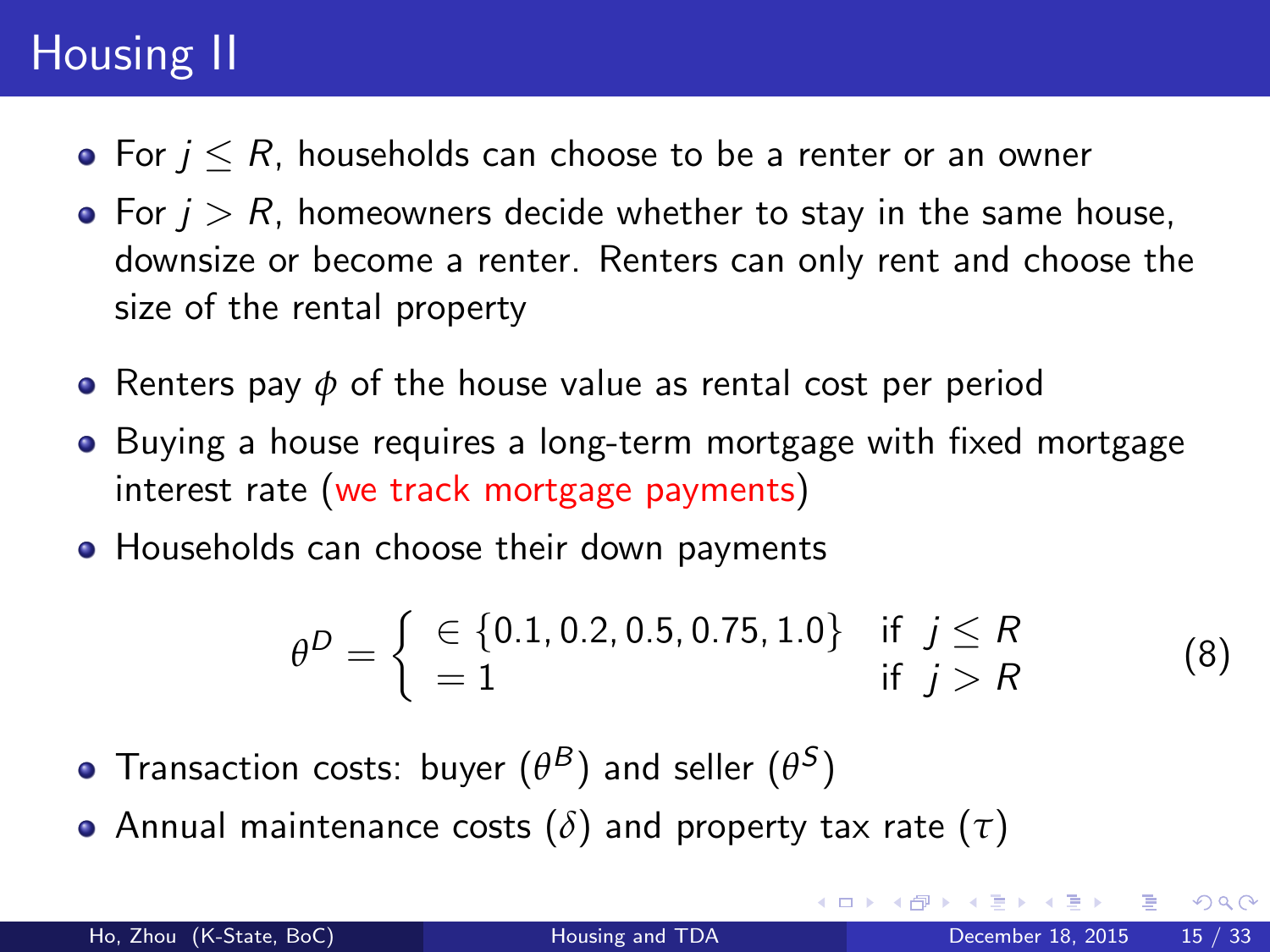- For period  $j \leq R$ , households can contribute their pre-tax labor income to TDA, up to a limit ( $\bar{q}$  of labor income)
- Withdrawals from TDA are subject to income tax
- $\bullet$  Early withdrawals prior to certain age  $(R-4)$ : penalty rate  $pen = 10\%$  in addition to the ordinary income tax incurred
- After certain age  $(R+6)$ , minimum withdrawal rate applies
- $q_j$  is a household's contributions to (withdrawal from)  $\sf TDA$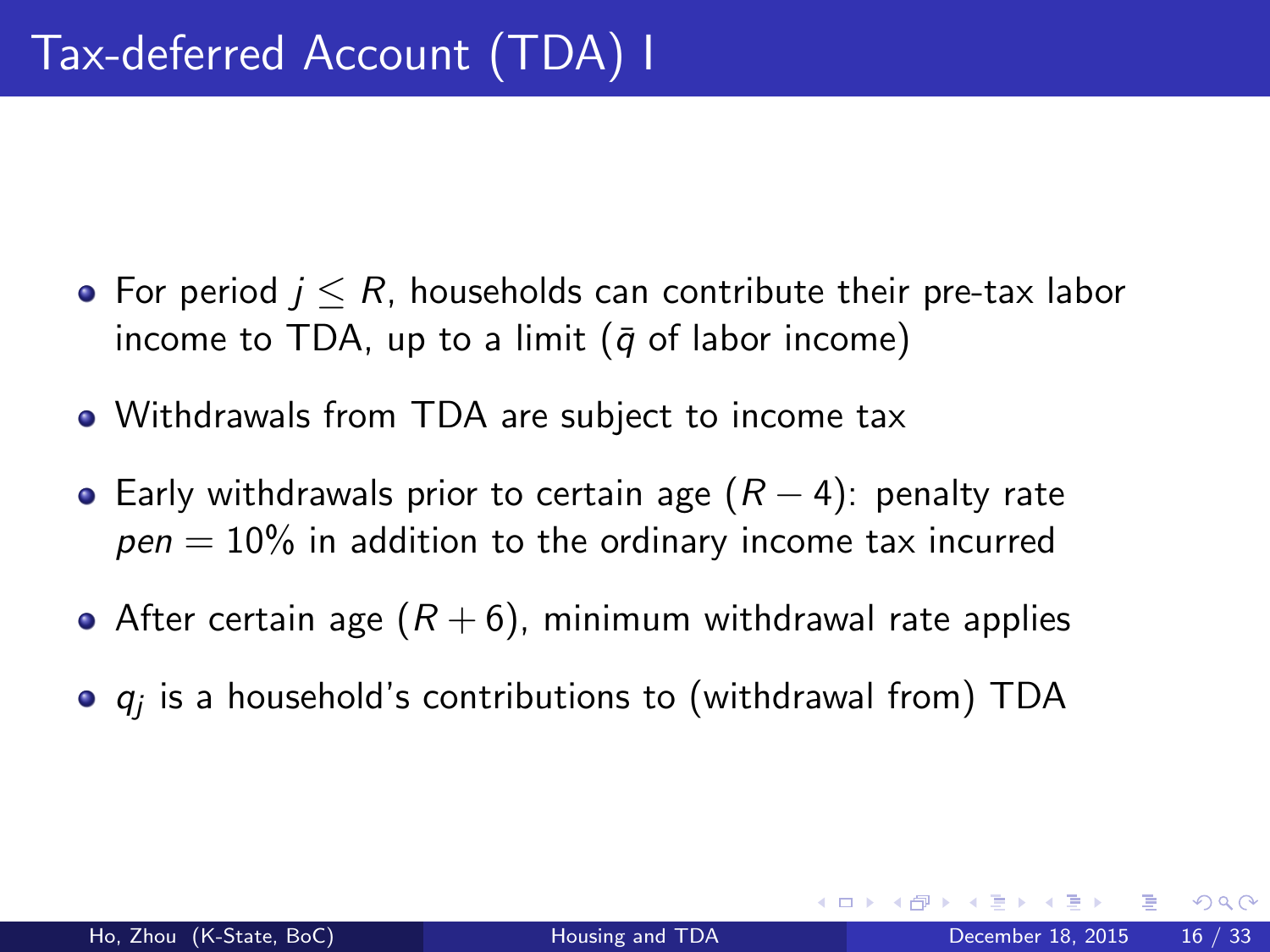# Tax-deferred Account (TDA) II

- **•** Employers match employees' contributions
- $\bullet$  Only applies up to 6% of an employee's labor income
- The employer's contribution  $(q_j^E)$  is

$$
q_j^E = \begin{cases} \min(0.333 * q_j, 0.333 * 0.06 * Y_j) & \text{if } j \in [1, R] \text{ and } q_j > 0\\ 0 & \text{otherwise} \end{cases}
$$
(9)

Assets earn a constant rate of return, r, in both TDA and TA. The law of motion of assets in TDA is

$$
a_{j+1}^D = \begin{cases} (1+r)(a_j^D + q_j + q_j^E) & \text{if } j \le R \\ (1+r)(a_j^D + q_j) & \text{if } j > R \end{cases}
$$
 (10)

つひひ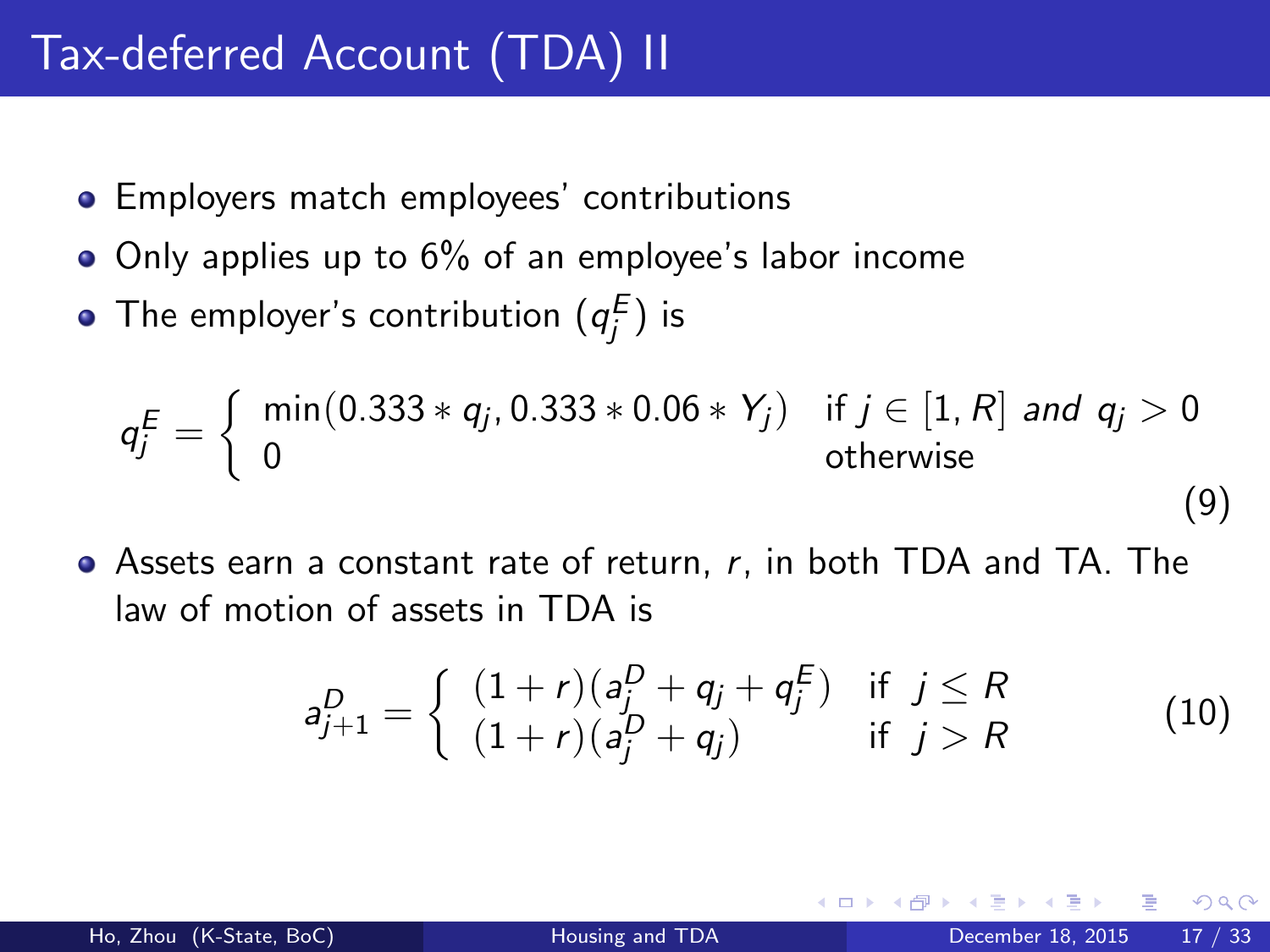# Taxable Account (TA)

 $a_j^{\mathcal T}$  is the financial wealth in the TA plus current labor income. The law of motion of assets in the TA is

$$
a_{j+1}^T = (1+r)\left[a_j^T - c_j - x_j - q_j - \Gamma_j\right] + Y_{j+1}
$$
 (11)

• Both TDA and TA are subject to zero borrowing constraint

$$
a_j^T \ge Y_j \text{ and } a_j^D \ge 0 \text{ for all } j \tag{12}
$$

- Households are randomly endowed with initial wealth  $a_0^{\mathcal T}$  when they are born
- The estate left by a household is

$$
W_j = \begin{cases} a_j^T + a_j^D + (1 - \theta^S) P_j h_{j-1} - L L_{j-1} & \text{if } DR_{j-1} = 0\\ a_j^T + a_j^D & \text{if } DR_{j-1} = 1 \end{cases}
$$
(13)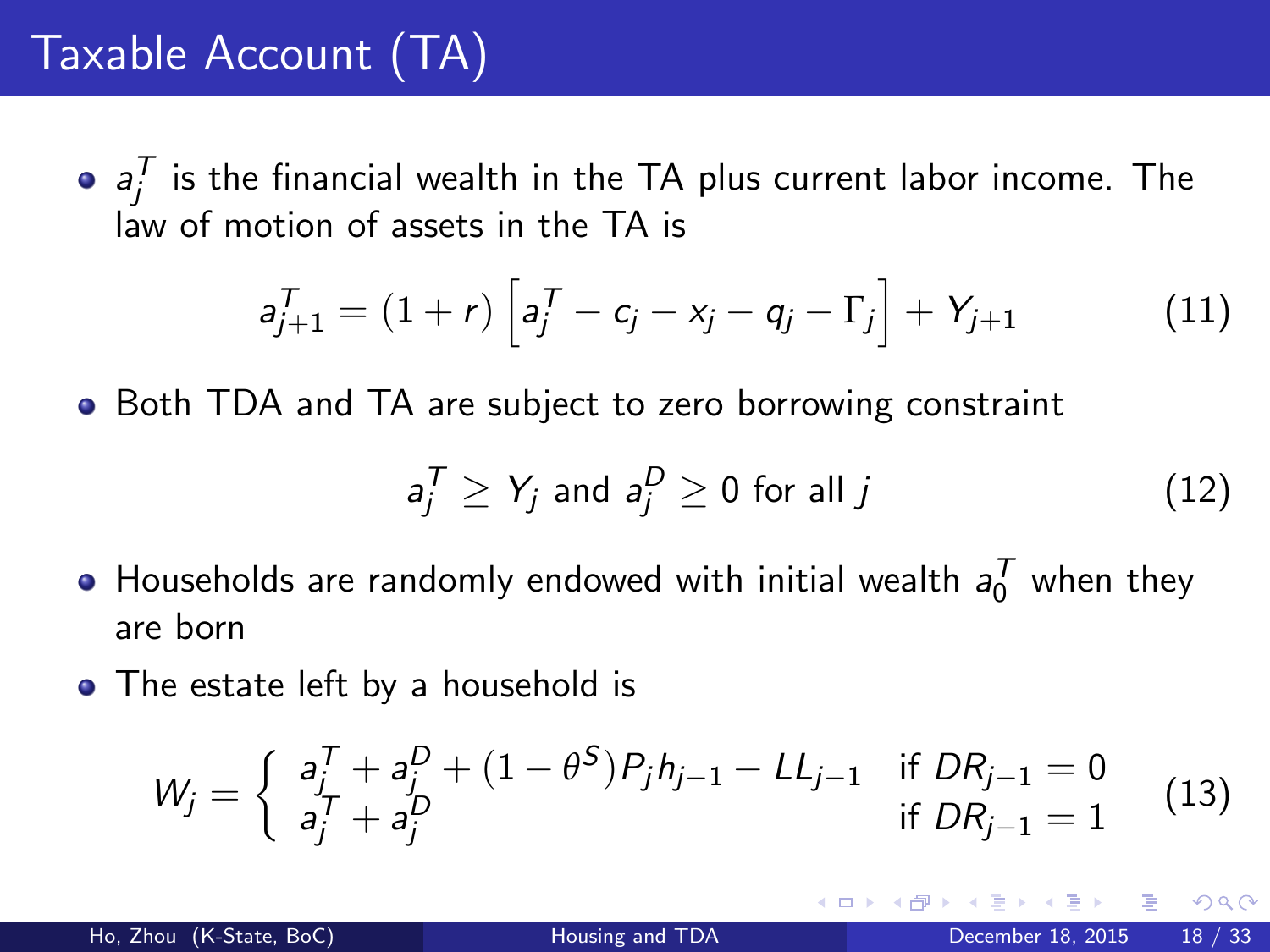

- Income is taxed through a piece-wise linear progressive tax system
- Adjusted gross income (AGI) is defined as

$$
AGI_j = \begin{cases} r\left(\frac{a_j^T - Y_j}{1+r}\right) + Y_j - q_j - I_j - \tau P_j h & \text{if } DR_j = 0\\ r\left(\frac{a_j^T - Y_j}{1+r}\right) + Y_j - q_j & \text{if } DR_j = 1 \end{cases}
$$
(14)

- Households also pay payroll taxes: payroll tax rate  $(\tau_{ss})$  and earnings limit subject to payroll tax  $(Y_{ss})$
- The total tax liability of a household is defined as

$$
\Gamma_j = \left\{ \begin{array}{ll} \nabla (AGl_j) + \min(\tau_{ss} * Y_j, \tau_{ss} * Y_{ss}) - \text{pen} * q_j & \text{if } q_j < 0 \text{ and } j < (R-4) \\ \nabla (AGl_j) + \min(\tau_{ss} * Y_j, \tau_{ss} * Y_{ss}) & \text{otherwise} \n\end{array} \right. \tag{15}
$$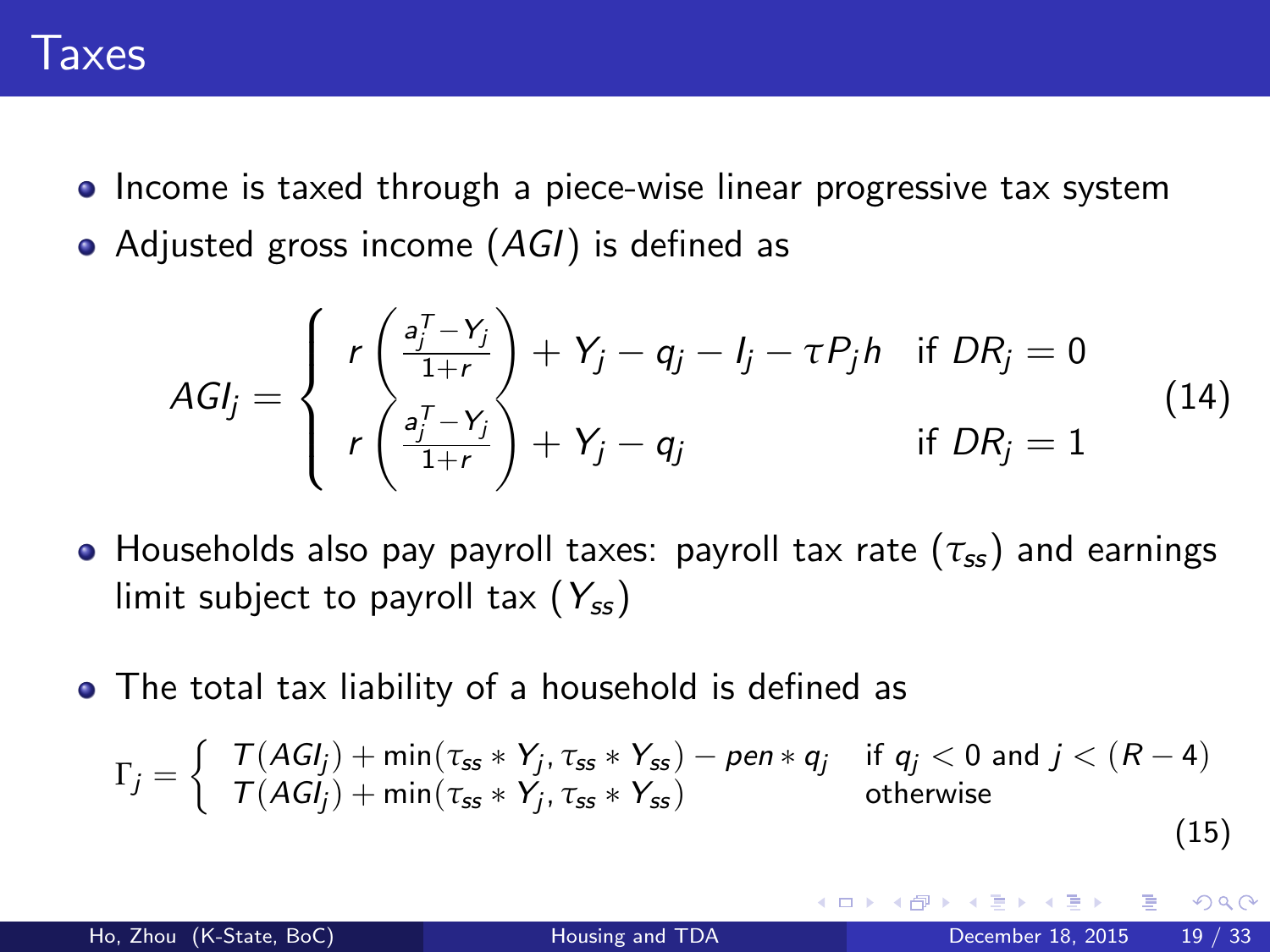A household's decision problem in recursive form is written as

$$
V(j, \eta_j, \varepsilon_j, a_j^T, a_j^D, DR_{j-1}, h_{j-1}, n, \tilde{p}_n, \theta_n^D)
$$
  
= 
$$
\max_{c_j, q_j, DR_j, h_j, \theta_n^D} \frac{\left(c_j^{1-\omega}h_j^{\omega}\right)^{1-\gamma}}{1-\gamma} + \beta s_{j+1} E_j \left[V(j+1, \eta_{j+1}, \varepsilon_{j+1}, a_{j+1}^T, a_{j+1}^D, DR_j, h_j, n, \tilde{p}_n, \theta_n^D)\right] + \beta (1 - s_{j+1}) \frac{(W_{j+1})^{1-\gamma}}{1-\gamma}
$$
(16)

4 0 8

э

 $QQ$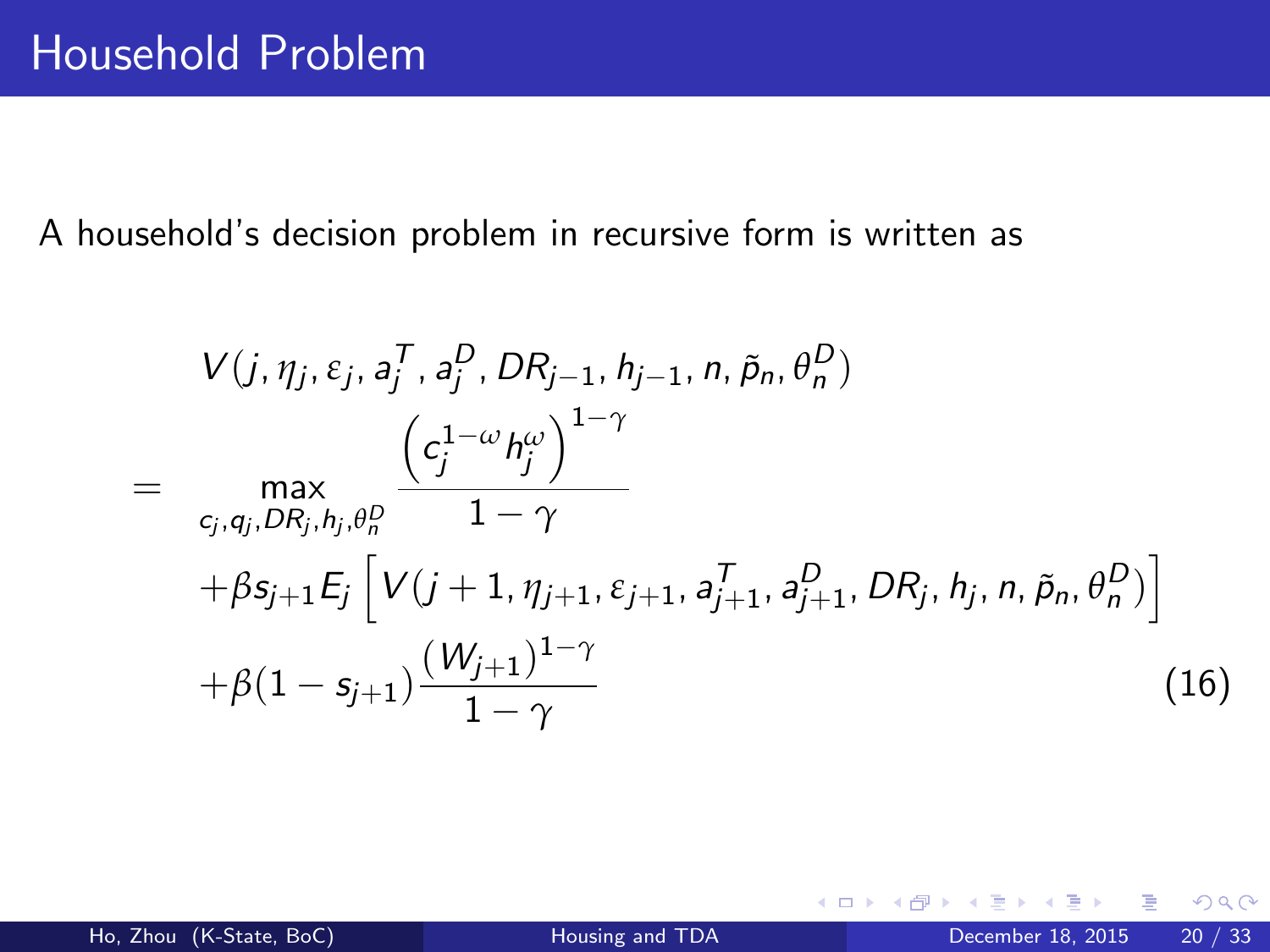## Parametrization I

- All nominal variables are normalized to 2007 values
- Monetary variables are expressed as multiples of median income in period 1 ( $$38,000 =1$ )
- $\bullet$  Housing sizes are  $\{2,4,6,8,10\}$  times of period 1 median income
- We use year 2000 income tax code

Table : Cutoff Points and Marginal Tax Rate

| Taxable Income        | Normalized Income Marginal Tax Rate |        |
|-----------------------|-------------------------------------|--------|
| (\$0, \$52,800]       | (0, 1.389]                          | 15%    |
| (\$52,800, \$127,600] | (1.398, 3.357]                      | 28%    |
| \$127,600, \$194,400] | (3.357, 5.116]                      | 31%    |
| \$194,400, \$347,200] | (5.116, 9.137)                      | 36%    |
| $>$ \$347,200         | $9.137 +$                           | 39.60% |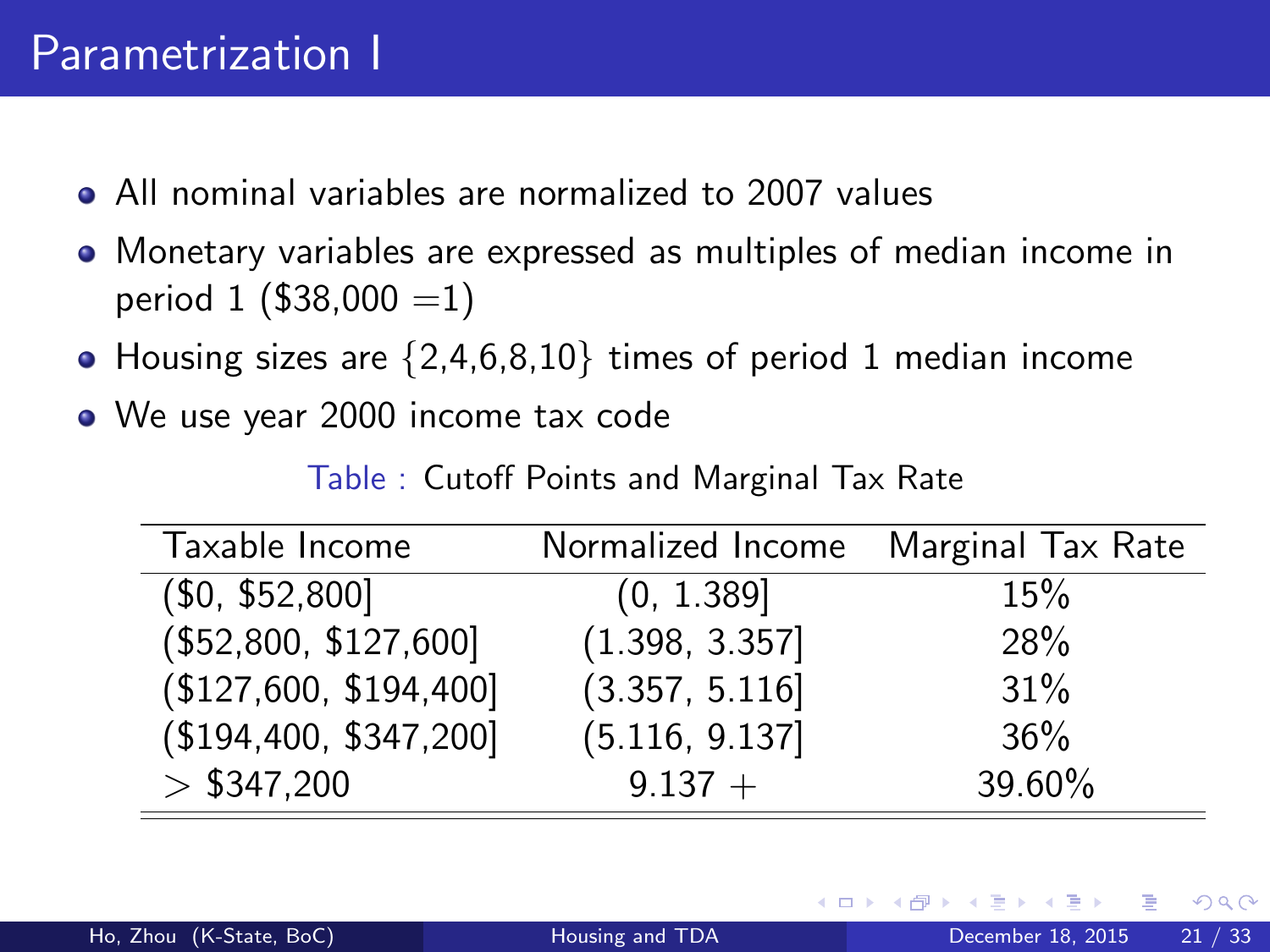#### Table : Summary of Parameter Values I

| Parameters             | Name                              | Values | Data Source<br>Target /      |
|------------------------|-----------------------------------|--------|------------------------------|
| Demographics           |                                   |        |                              |
| J                      | Lifespan                          | 71     | Real age 25–95               |
| R                      | Last working period               | 40     | Work until age 64            |
| S                      | Survival probability              |        | Life table 2000              |
| Preferences            |                                   |        |                              |
|                        | Relative risk aversion            | 2      |                              |
| $\beta$                | Discount factor                   | 0.96   |                              |
| $\omega$               | Preferences on housing            | 0.2    | Li and Yao $(2007)$          |
| Income                 |                                   |        |                              |
| f                      | Age earnings profile              |        | Cocco et al. (2005)          |
| $\rho_{\eta}$          | Persistence of aggr. income shock | 0.748  | Cocco (2005)                 |
| $\sigma_{\eta}$        | s.d. aggregate income shock       | 0.019  | Cocco (2005)                 |
| $\rho_{\varepsilon}$   | Persistence of idio. income shock | 0.973  | Heathcote et al. (2010)      |
| $\sigma_{\varepsilon}$ | s.d. idiosyncratic income shock   | 0.133  | Heathcote et al. (2010)      |
| $\lambda_{\text{COL}}$ | Income replacement rate           | 0.4    | Diaz and Luengo-Prado (2008) |
| $\lambda_{\rm HS}$     | Income replacement rate           | 0.6    | Diaz and Luengo-Prado (2008) |

4 0 8 ∢母 э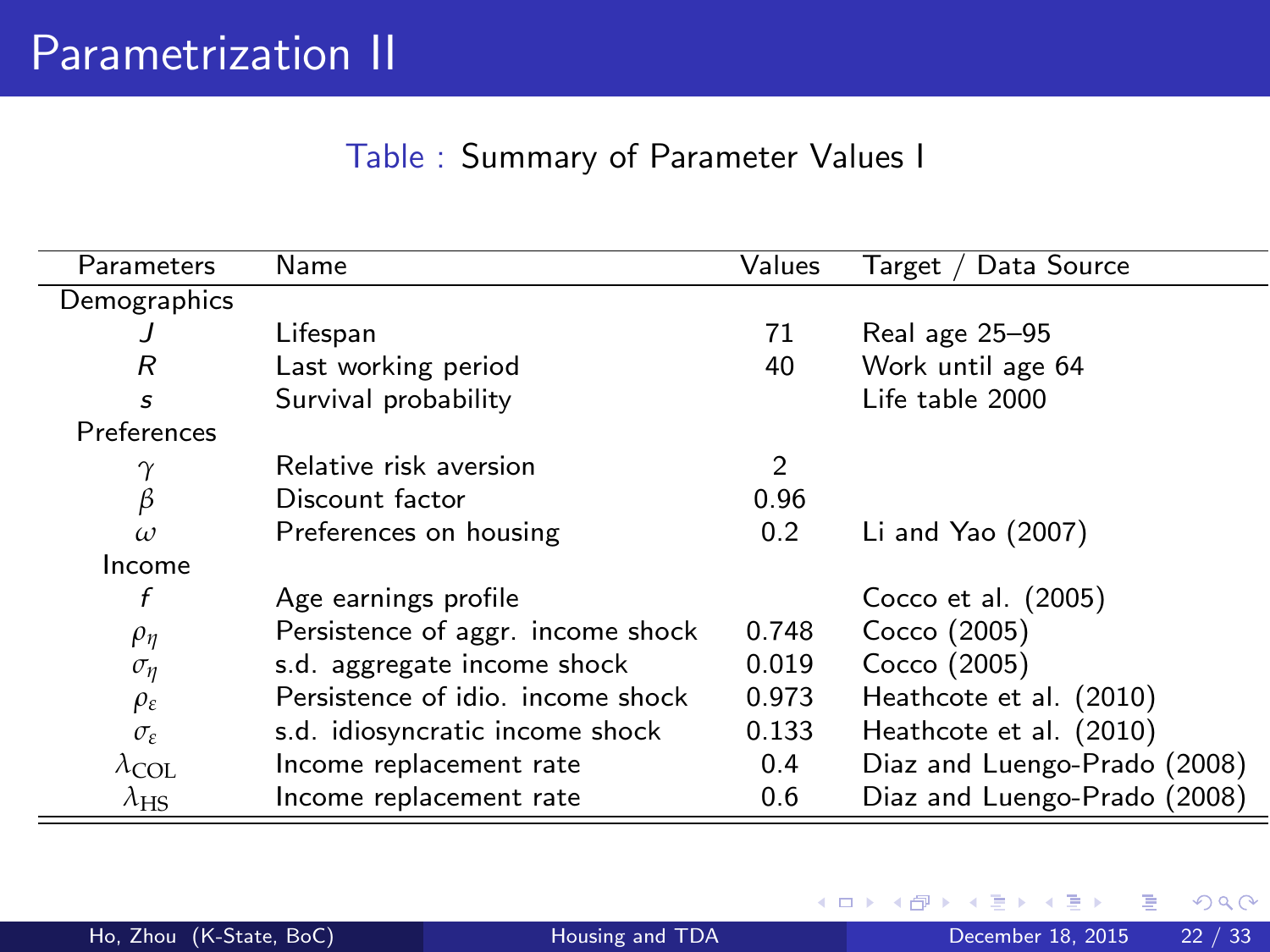|  |  |  | Table: Summary of Parameter Values II |  |  |  |
|--|--|--|---------------------------------------|--|--|--|
|--|--|--|---------------------------------------|--|--|--|

| Parameters               | Name                         | Values  | ' Data Source<br>Target /       |
|--------------------------|------------------------------|---------|---------------------------------|
| Savings                  |                              |         |                                 |
| r                        | Return on saving             | $2\%$   |                                 |
| Housing & mortgage       |                              |         |                                 |
| N                        | Mortgage length              | 30      | Chambers et al. (2009)          |
| $r_m$                    | Mortgage interest rate       | $4.7\%$ |                                 |
| g                        | House price growth rate      | $1\%$   | Cocco (2005)                    |
| $\sigma_{\tilde{\beta}}$ | s.d. house prices            | $6.2\%$ | Cocco (2005)                    |
|                          | House trans. cost for seller | $6\%$   |                                 |
| $\theta^B$               | House trans. cost for buyer  | $1.5\%$ |                                 |
| τ                        | Property tax rate            | $1\%$   |                                 |
| $\delta$                 | Housing maintenance cost     | $1.5\%$ | Yao and Zhang (2005)            |
| $\phi$                   | Rental cost of housing       | 6.5%    |                                 |
| TDA                      |                              |         |                                 |
| ā                        | Contributions limit          | $8\%$   | Joulfaian and Richardson (2001) |
| pen                      | Penalty rate                 | $10\%$  | Zhou (2009)                     |
| Tax code                 |                              |         |                                 |
| $\tau_{ss}$              | Payroll tax rate             |         | Historical OASDI tax rate       |
| $Y_{ss}$                 | Earnings limit for payroll   |         | Historical earnings limit       |

K ロ ⊁ K 個 ≯ K 君 ⊁ K 君 ≯

画  $-990$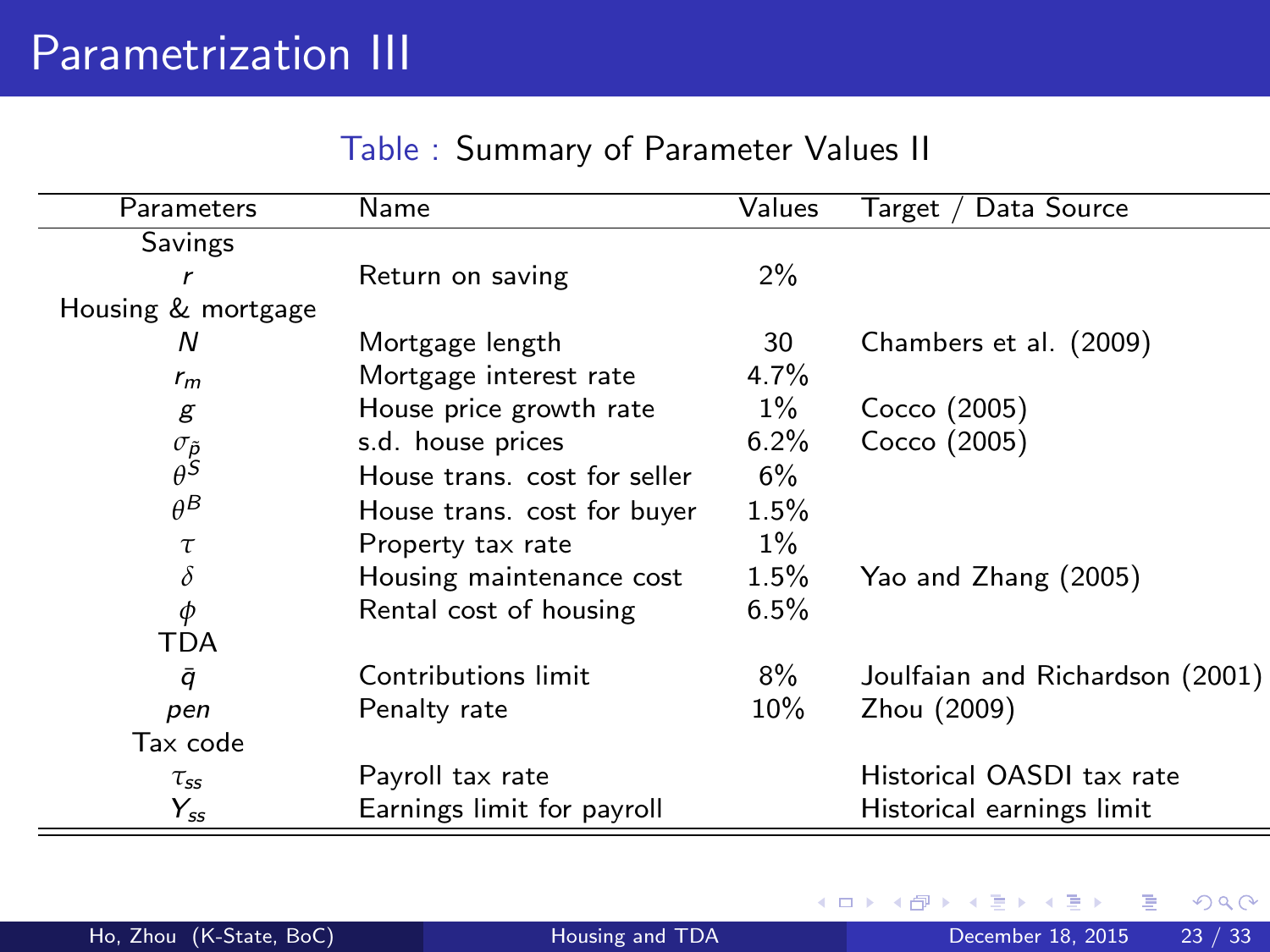

#### Figure : Home ownership rate for DC participants

4 0 8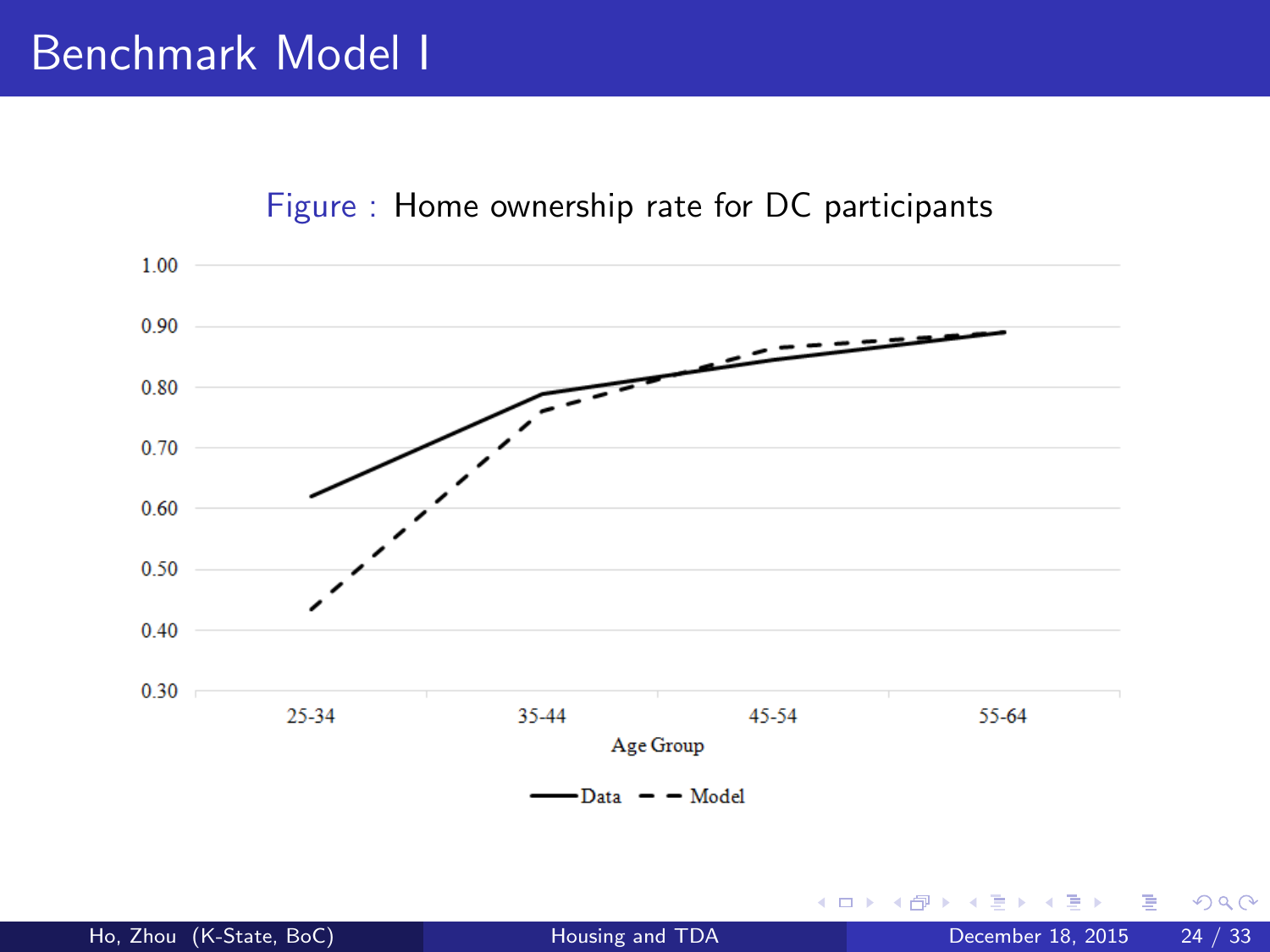## Benchmark Model II



#### Figure : Net worth composition for homeowners

Ho, Zhou (K-State, BoC) **[Housing and TDA](#page-0-0)** December 18, 2015 25 / 33

4 0 8

 $QQ$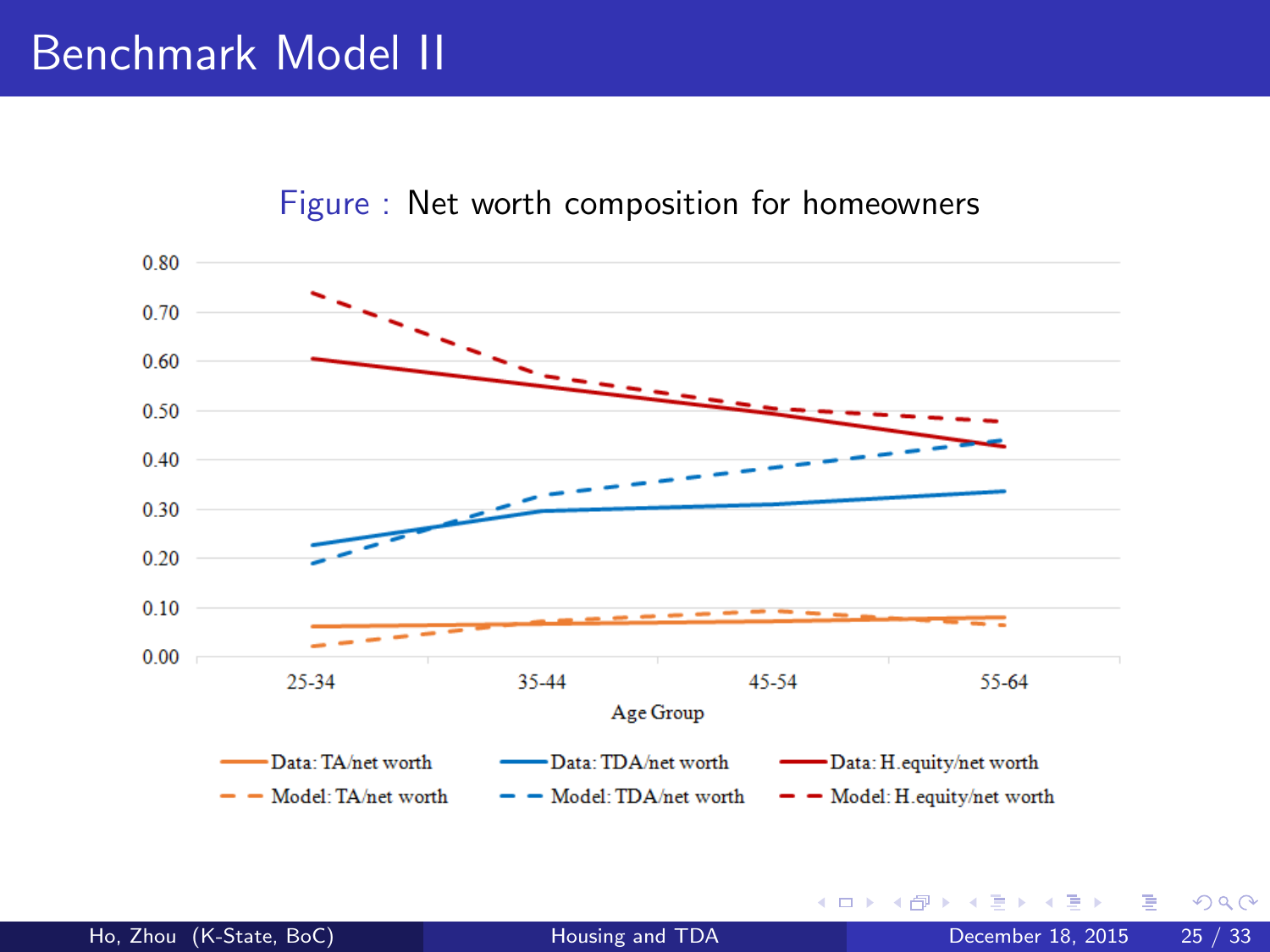### • TDA policies

- Eliminating TDA
- Higher TDA contribution limit
- No employer matching

#### • Housing-related factors

- Increasing min. down payment
- Increasing rental costs
- No tax benefits for home ownership

**∢ ⊡**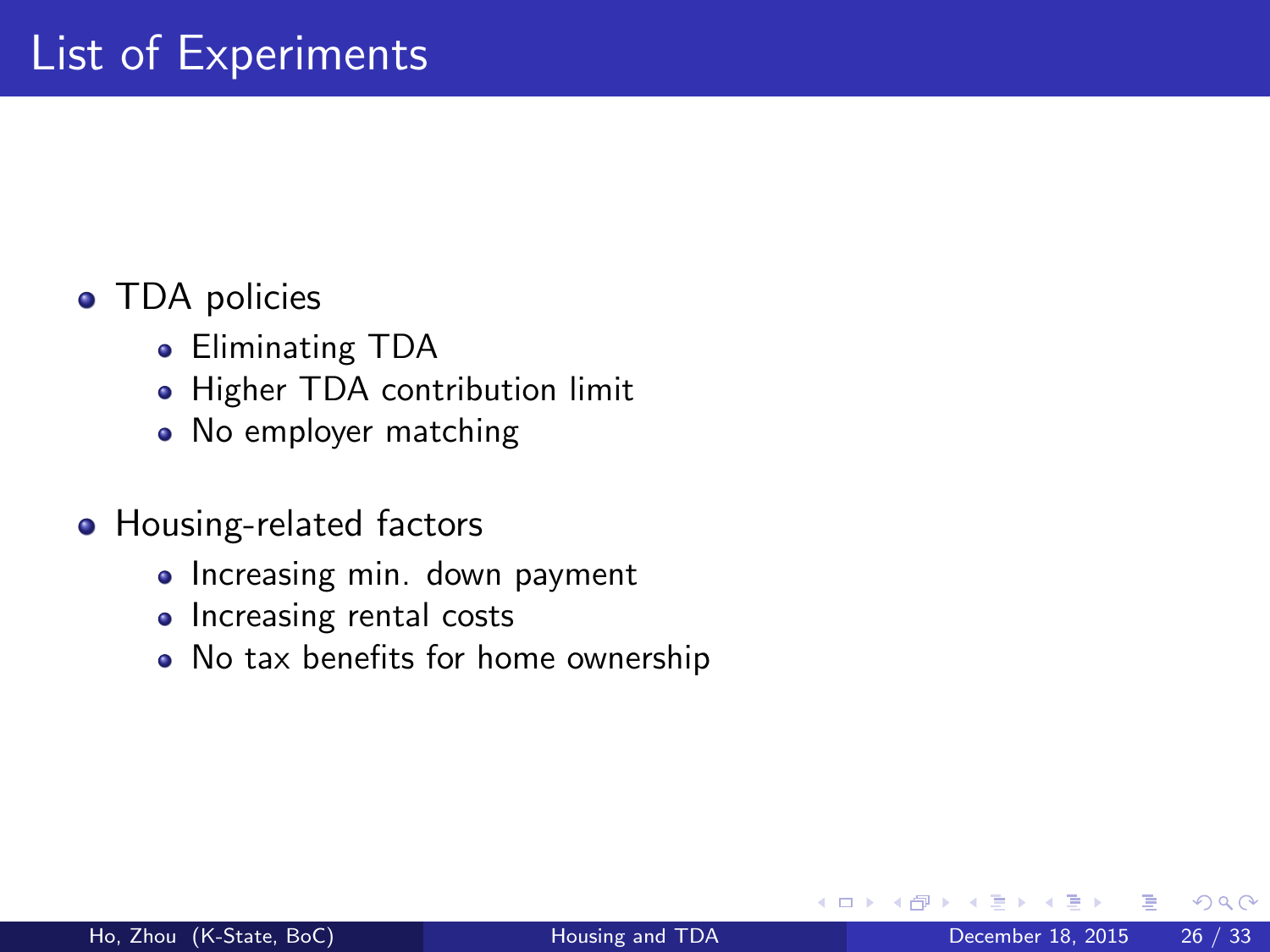|                         | Age Group |       |       |       |         |
|-------------------------|-----------|-------|-------|-------|---------|
|                         | 25-34     | 35-44 | 45-54 | 55-64 | Overall |
| Net worth               | 0.468     | 0.758 | 0.878 | 0.872 | 0.818   |
| TDA/net worth           |           |       |       |       |         |
| TA/net worth            | 7.981     | 8.355 | 3.270 | 4.969 | 7.781   |
| % of home ownership     | 0.380     | 0.564 | 0.746 | 0.900 | 0.685   |
| Median income of owners | 1 1 2 2   | 1.261 | 1.085 | 1.020 | 1.114   |
| Home equity/net worth   | 1.169     | 1.376 | 1.478 | 1.410 | 1.363   |
| Home equity/home value  | 1.504     | 2.414 | 1.520 | 1.053 | 1.765   |

**∢ ロ ▶ ィ 何** 

 $299$ 

э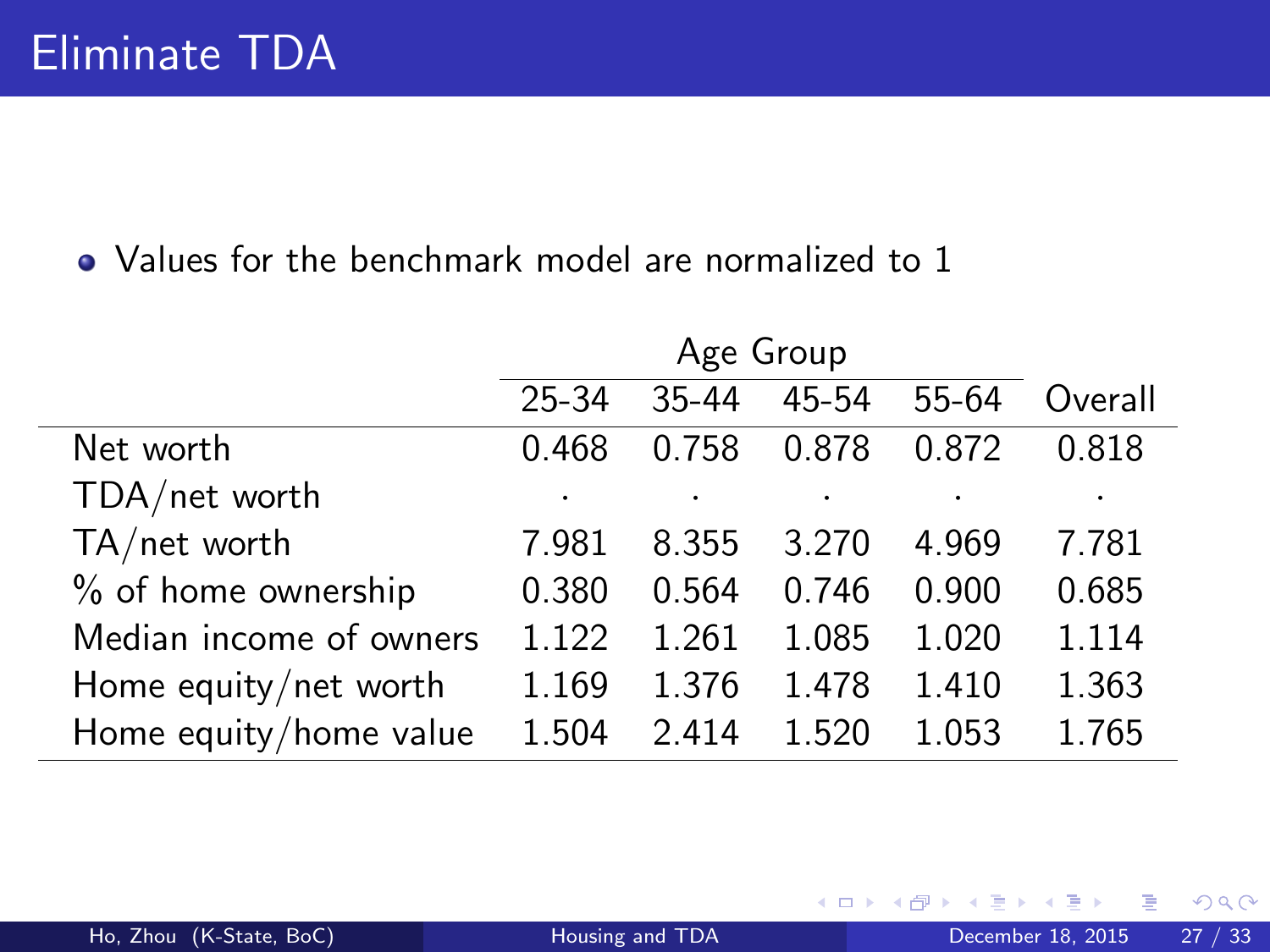|                            |           | Age Group |       |       |         |
|----------------------------|-----------|-----------|-------|-------|---------|
|                            | $25 - 34$ | 35-44     | 45-54 | 55-64 | Overall |
| Net worth                  | 1.016     | 1.009     | 1.020 | 1.026 | 1.009   |
| TDA/net worth              | 1.103     | 1.045     | 1.093 | 1.113 | 1.087   |
| $TA/net$ worth             | 0.835     | 0.838     | 0.786 | 0.634 | 0.752   |
| % of home ownership        | 0.999     | 1.001     | 1.004 | 0.999 | 1.001   |
| Median income of homeowner | 0.999     | 0.999     | 1.000 | 1.000 | 1.000   |
| Home equity/net worth      | 0.996     | 1.001     | 0.978 | 0.959 | 0.985   |
| Home equity/home value     | 1.006     | 1.003     | 0.994 | 0.981 | 0.996   |

4 0 8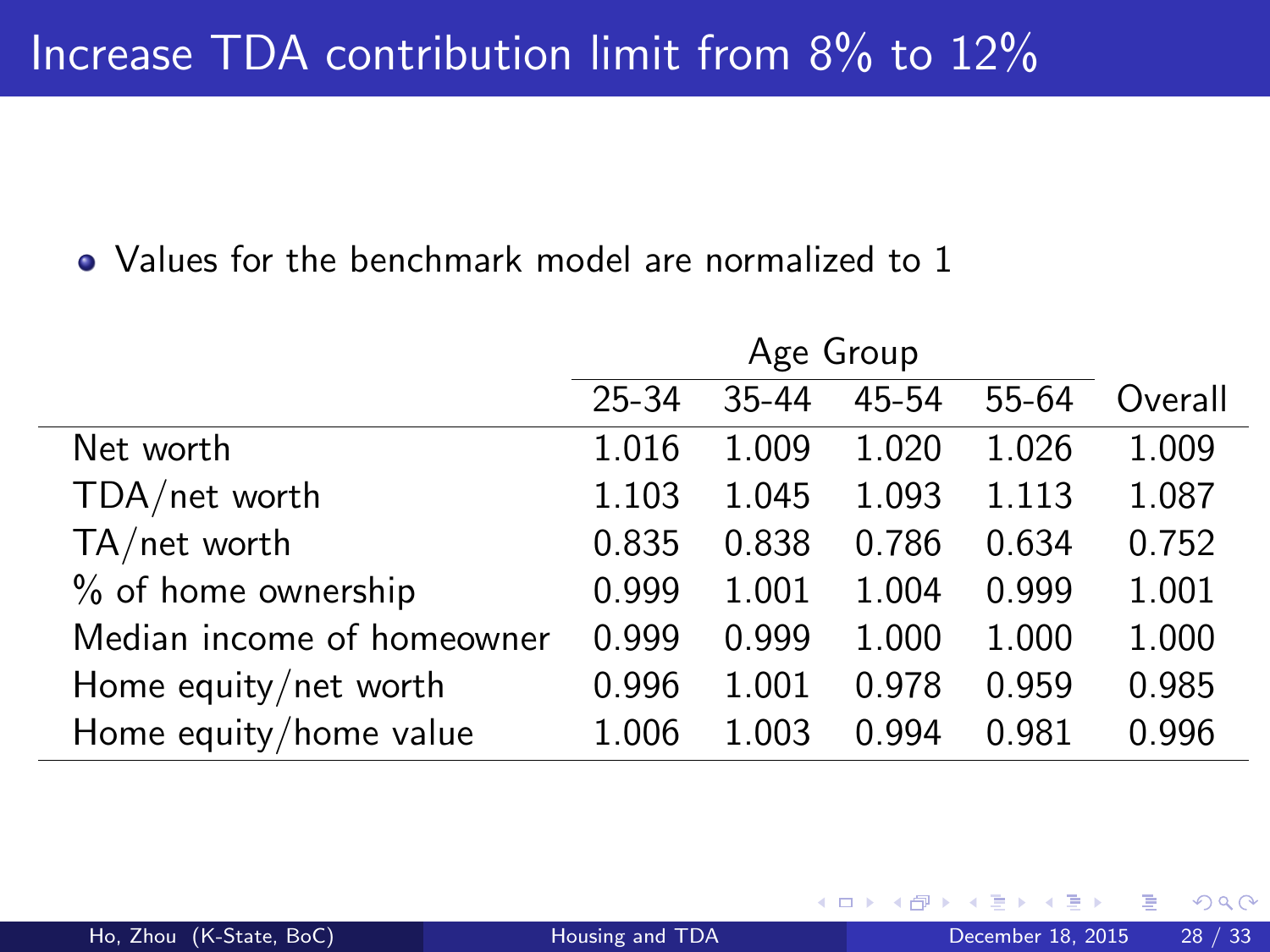|                            | Age Group |       |       |       |         |
|----------------------------|-----------|-------|-------|-------|---------|
|                            | 25-34     | 35-44 | 45-54 | 55-64 | Overall |
| Net worth                  | 0.921     | 0.926 | 0.936 | 0.934 | 0.946   |
| TDA/net worth              | 0.426     | 0.755 | 0.770 | 0.814 | 0.742   |
| TA/net worth               | 1.950     | 1.014 | 1.105 | 1.226 | 1.194   |
| % of home ownership        | 1.031     | 1.010 | 1.010 | 1.006 | 1.012   |
| Median income of homeowner | 0.993     | 0.996 | 0.990 | 0.999 | 0.995   |
| Home equity/net worth      | 1.151     | 1.132 | 1.131 | 1.119 | 1.127   |
| Home equity/home value     | 1.023     | 1.016 | 1.031 | 1.039 | 1.026   |

4 0 8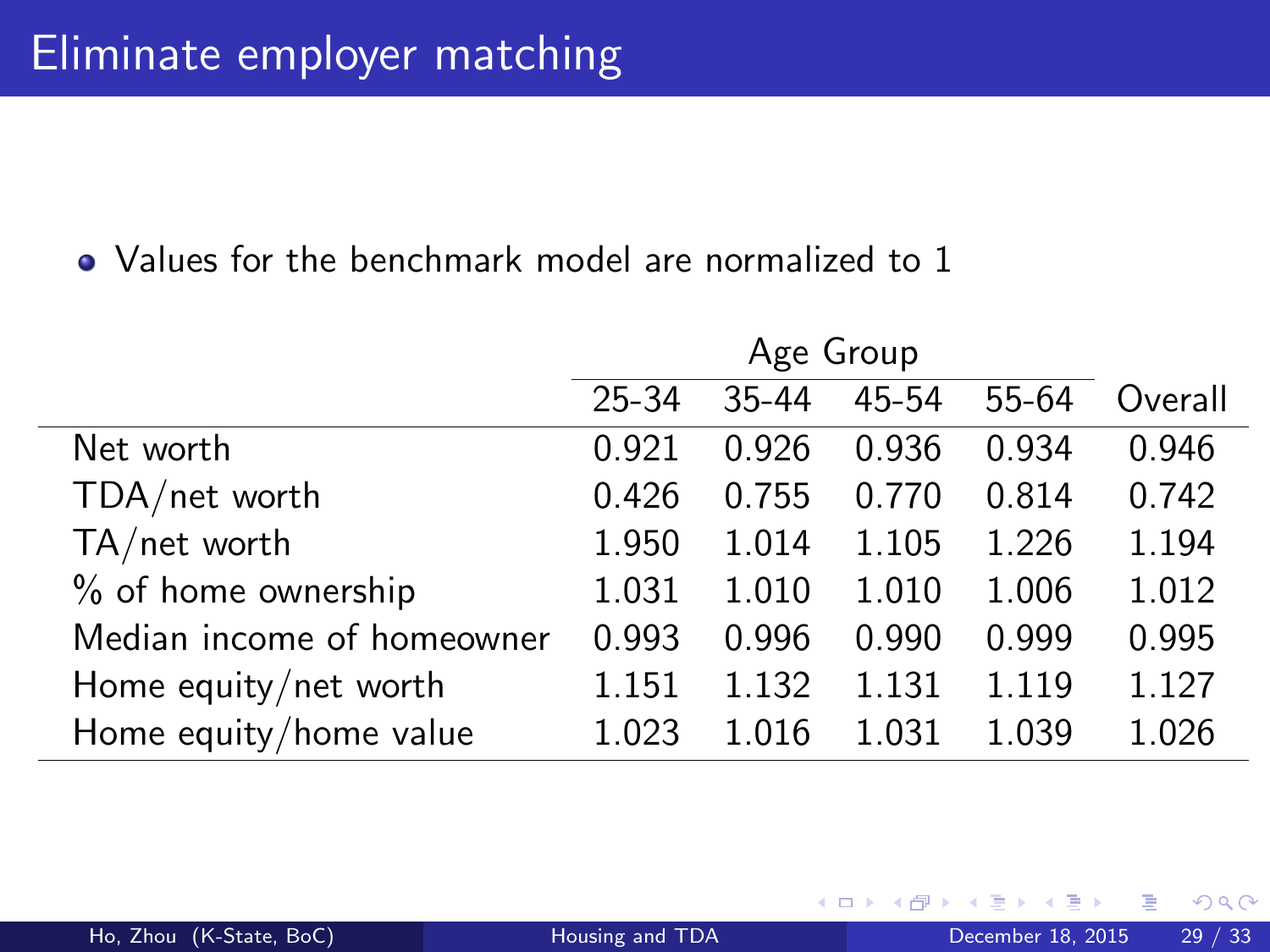|                         | Age Group |           |       |       |         |  |
|-------------------------|-----------|-----------|-------|-------|---------|--|
|                         | 25-34     | $35 - 44$ | 45-54 | 55-64 | Overall |  |
| Net worth               | 0.885     | 0.997     | 0.995 | 0.995 | 0.998   |  |
| TDA/net worth           | 1.117     | 0.938     | 0.967 | 0.985 | 0.981   |  |
| TA/net worth            | 1.378     | 1.212     | 1.081 | 1.073 | 1.157   |  |
| % of home ownership     | 0.728     | 0.924     | 0.982 | 0.998 | 0.932   |  |
| Median income of owners | 1.070     | 1.032     | 1.009 | 1.000 | 1.023   |  |
| Home equity/net worth   | 1.044     | 1.037     | 1.011 | 1.002 | 1.007   |  |
| Home equity/home value  | 1.339     | 1.094     | 0.997 | 0.957 | 1.062   |  |

 $\leftarrow$   $\Box$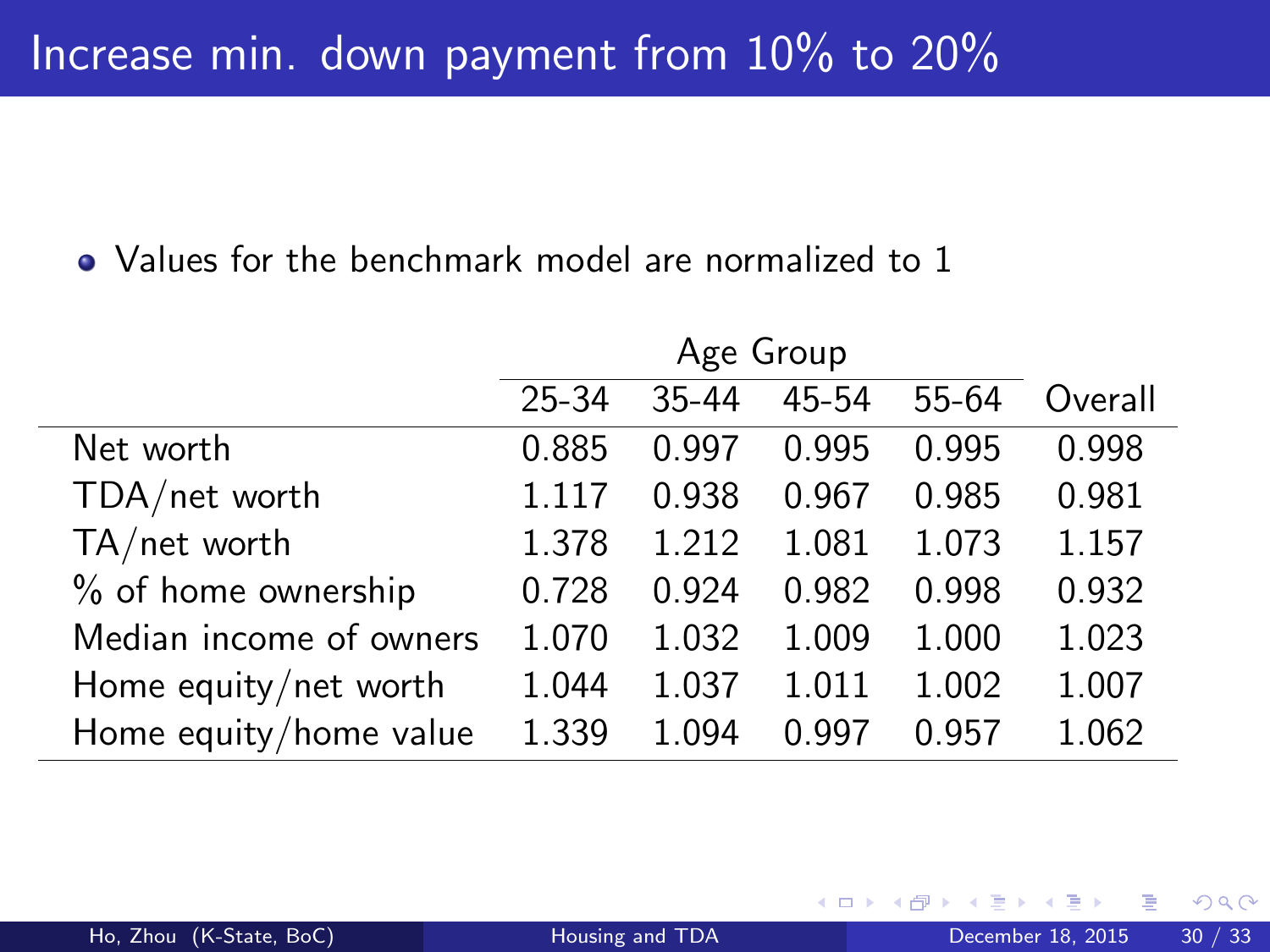|                            |       | Age Group |       |       |         |
|----------------------------|-------|-----------|-------|-------|---------|
|                            | 25-34 | 35-44     | 45-54 | 55-64 | Overall |
| Net worth                  | 1.161 | 1.063     | 1.034 | 1.025 | 1.062   |
| TDA/net worth              | 0.883 | 0.967     | 0.976 | 0.984 | 0.957   |
| $TA/net$ worth             | 0.848 | 0.915     | 0.955 | 0.970 | 0.930   |
| % of home ownership        | 1.169 | 1.059     | 1.036 | 1.030 | 1.061   |
| Median income of homeowner | 0.966 | 0.975     | 0.975 | 0.995 | 0.981   |
| Home equity/net worth      | 1.016 | 1.017     | 1.014 | 1.012 | 1.024   |
| Home equity/home value     | 1 011 | 1.034     | 1.023 | 1.028 | 1.005   |

4 0 8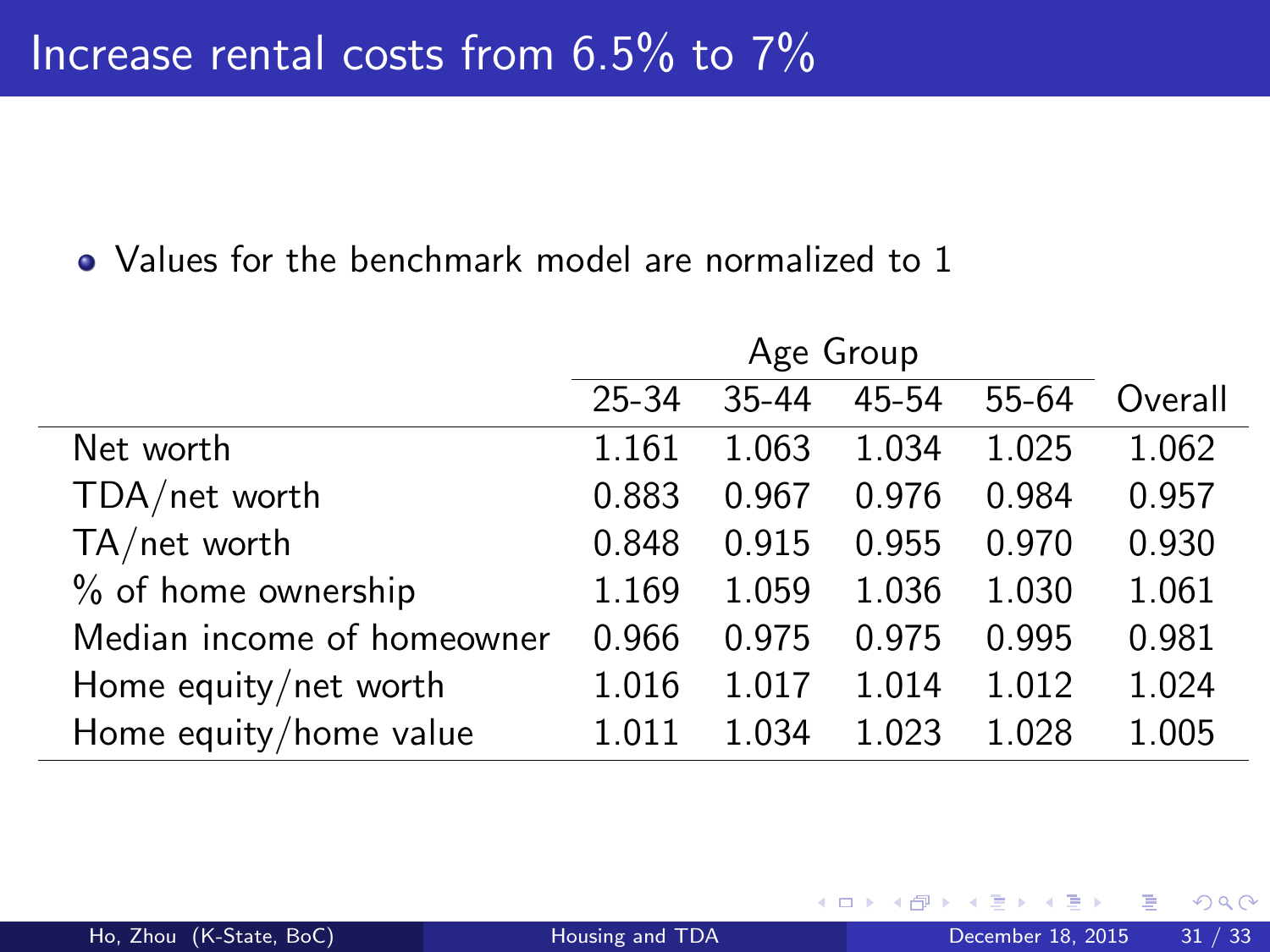|                         | Age Group |       |       |         |         |  |
|-------------------------|-----------|-------|-------|---------|---------|--|
|                         | 25-34     | 35-44 | 45-54 | $55-64$ | Overall |  |
| Net worth               | 0.728     | 0.892 | 0.946 | 0.971   | 0.922   |  |
| TDA/net worth           | 1.175     | 0.863 | 0.901 | 0.957   | 0.956   |  |
| $TA/net$ worth          | 1.488     | 1.304 | 0.990 | 1.230   | 1.191   |  |
| % of home ownership     | 0.600     | 0.756 | 0.864 | 0.918   | 0.810   |  |
| Median income of owners | 1.006     | 1.020 | 1.028 | 1.014   | 1.031   |  |
| Home equity/net worth   | 1.054     | 1.131 | 1.107 | 1.040   | 1.065   |  |
| Home equity/home value  | 1.138     | 1.248 | 1.394 | 1.053   | 1.450   |  |

4 0 8